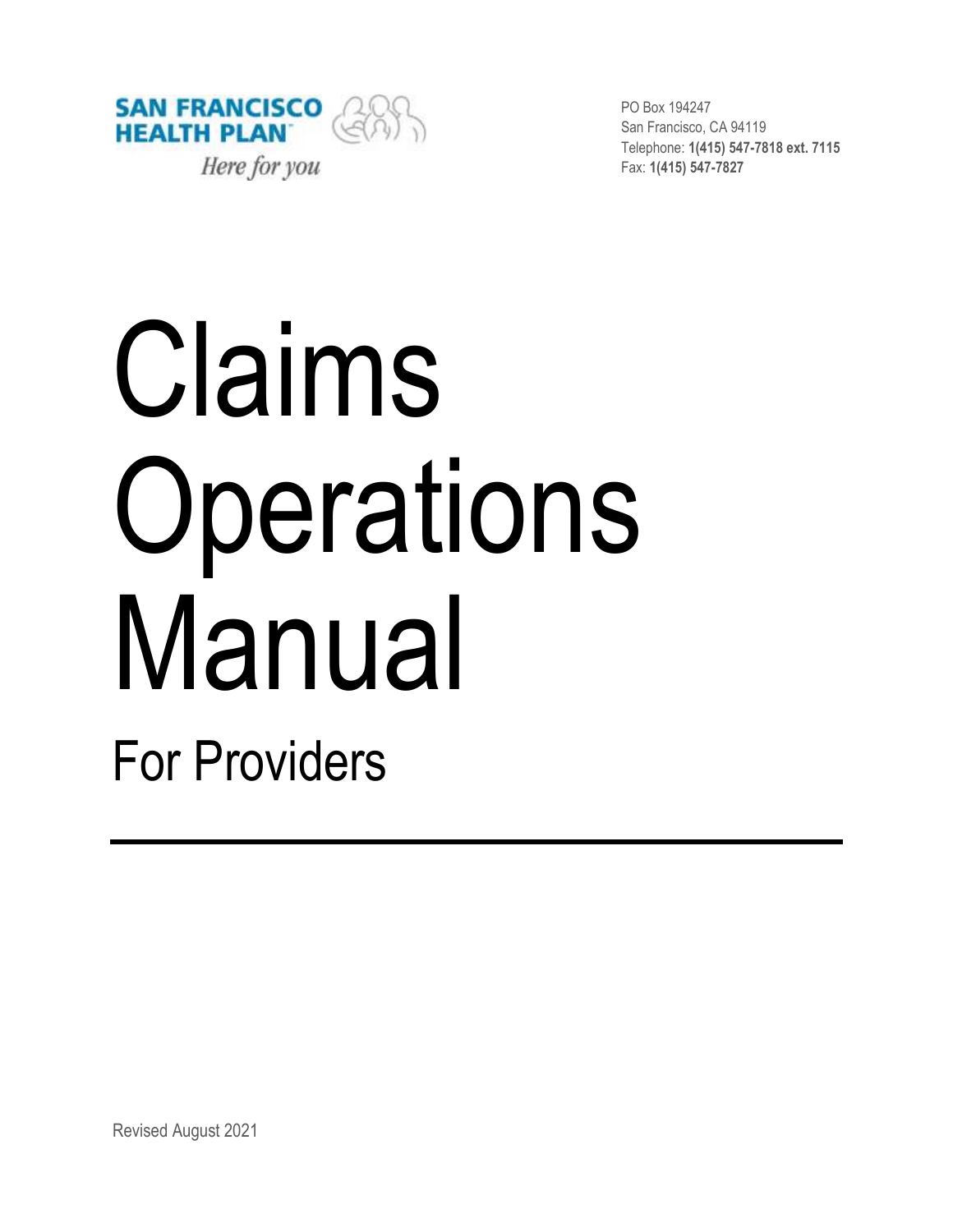# <span id="page-1-0"></span>Table of Contents

| Claims Submission and Processing5                     |  |
|-------------------------------------------------------|--|
|                                                       |  |
|                                                       |  |
|                                                       |  |
| Provider Portal Claims Submission 5                   |  |
|                                                       |  |
|                                                       |  |
|                                                       |  |
|                                                       |  |
|                                                       |  |
|                                                       |  |
|                                                       |  |
| Health Insurance Claim (CMS 1500) Form Instructions 8 |  |
| Health Insurance Claim Form (UB 04) Instructions 8    |  |
| Other Insurance / Coordination of Benefits 8          |  |
|                                                       |  |
|                                                       |  |
|                                                       |  |
|                                                       |  |
| Conflicts with Other Common Core Data 12              |  |
| Unlisted Services and Procedures 12                   |  |
|                                                       |  |
| Healthcare Common Procedure Coding System             |  |
|                                                       |  |
|                                                       |  |
|                                                       |  |
|                                                       |  |
| By Report Service / HCPCS Codes13                     |  |
| National Drug Codes (NDC) and Unique Product          |  |
|                                                       |  |
| Unique Product Number (UPN):  14                      |  |
| Claims Requirements and Policies 15                   |  |
|                                                       |  |
| Gynecological and OB Services15                       |  |
|                                                       |  |
|                                                       |  |

| Medical Supply Billing Requirements 18                 |  |
|--------------------------------------------------------|--|
|                                                        |  |
|                                                        |  |
| Federal Vaccines for Children (VFC) 19                 |  |
| CPT Codes with Modifier-SL (State Supplied             |  |
|                                                        |  |
|                                                        |  |
|                                                        |  |
|                                                        |  |
| Services Covered by Other Entities  20                 |  |
| Family Planning, Sensitive Services, and Diagnosis  21 |  |
| Claim Status, Reconsiderations, Recoveries, and        |  |
|                                                        |  |
|                                                        |  |
| Notice of Action Letters for Member Denials 22         |  |
|                                                        |  |
| Provider Dispute Resolutions (PDR) 23                  |  |
|                                                        |  |
|                                                        |  |
|                                                        |  |
|                                                        |  |
|                                                        |  |
|                                                        |  |
| Medical Group Prior Authorization and Claims Matrix 26 |  |
| Non-Specialty Mental Health Benefit Managed by         |  |
|                                                        |  |
|                                                        |  |
| Links to SFHP and Other Documents and Instructions     |  |
|                                                        |  |
|                                                        |  |

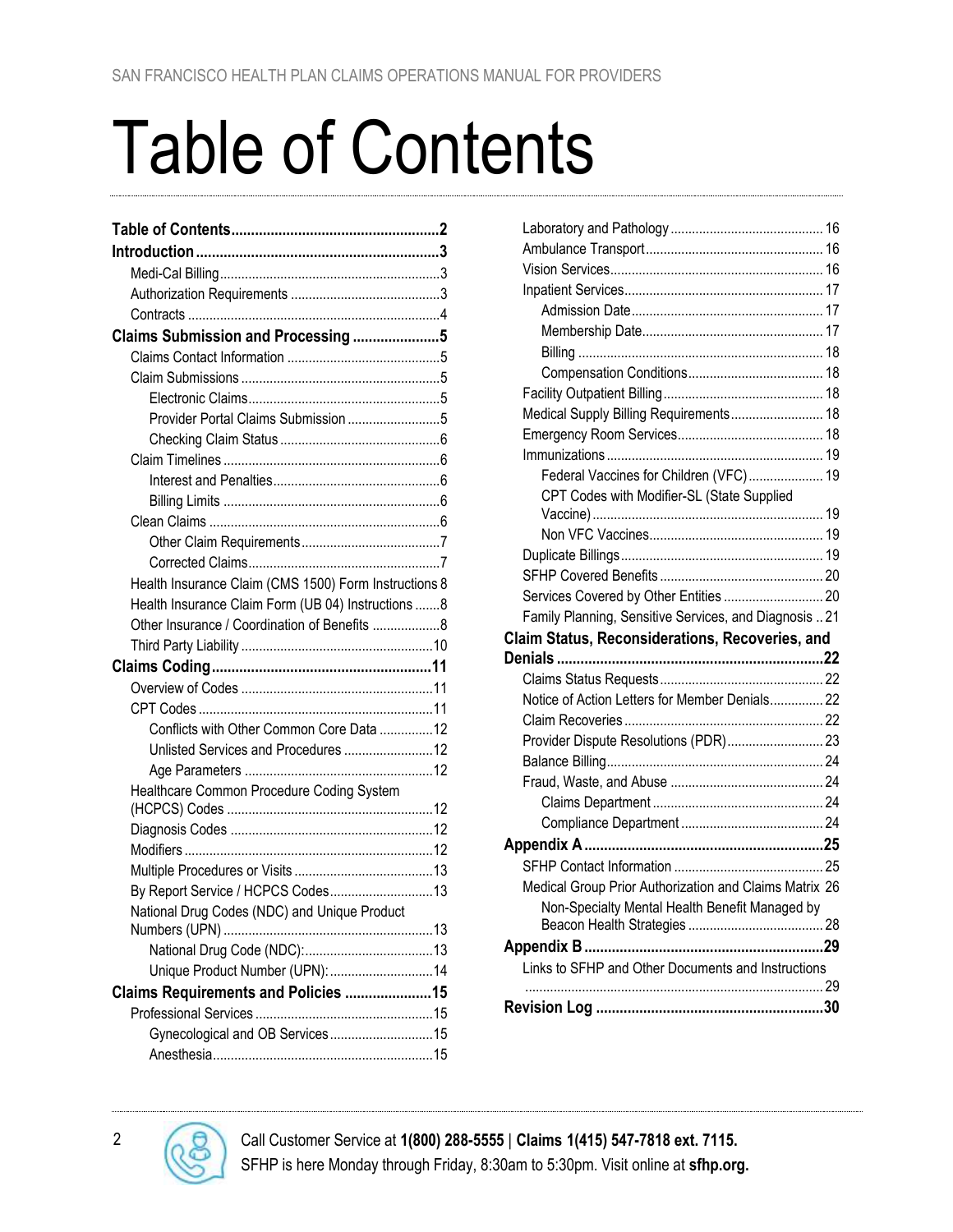# <span id="page-2-0"></span>Introduction

San Francisco Health Plan (SFHP) was established in 1994 by the San Francisco Board of Supervisors. SFHP is an award winning, managed health care health plan whose mission is to improve health outcomes of the diverse San Francisco communities through successful partnerships. SFHP is chosen by eight out of every ten San Francisco Medi-Cal managed care enrollees and our members have access to a full spectrum of medical services including preventive care, specialty care, hospitalization, prescription drugs, and family planning services through the Medi-Cal program. The objective of this Claims Operations Manual is to provider a summary of billing practices as a guide for our provider network.

# <span id="page-2-1"></span>Medi-Cal Billing

San Francisco Health Plan (SFHP) generally follows policies and procedures of the Medi-Cal program. Unless otherwise noted, SFHP's non-Medi-Cal lines of business and Healthy Workers HMO also follows Medi-Cal policies and programs guidelines for claim adjudication. Providers have access to SFHP policies and procedures in this manual. The Medi-Cal program manual may be found at the following website: **[medi-cal.ca.gov.](http://www.medi-cal.ca.gov/)**

Conduent State Healthcare, LLC is contracted by the State as the Medi-Cal fiscal Intermediary for the State Medi-Cal program. Conduent State Healthcare, LLC processes and pays claims for Medi-Cal beneficiaries in Medi-Cal Fee-for-Service. SFHP is responsible to process and pay claims for its members only. If you treat a member who is not a SFHP member, you must bill Conduent State Healthcare, LLC or the member's Medi-Cal managed care plan for those services. This rule applies to members whose eligibility is through another county or who have an aid code not covered by San Francisco Health Plan.

# <span id="page-2-2"></span>Authorization Requirements

Any of the services or benefits outlined below are subject to prior authorization requirements. SFHP follows Medi-Cal benefit guidelines; however, the prior authorization requirements may not match the treatment authorization request (TAR) requirements listed on the state Medi-Cal website. For the most up-to-date list of prior authorization requirements, please visit our website at **[sfhp.org,](http://www.sfhp.org/)** contact us at **1(415) 547-7818 ext. 7080,** or contact the



**[Secure Provider Website:](https://sfhpprovider.healthtrioconnect.com/app/index.page?)** Verify eligibility and PCP for any date of service. See the status of your claims and submit Prior-Authorization requests through our **[Provider Portal.](https://sfhpprovider.healthtrioconnect.com/app/index.page?)** 3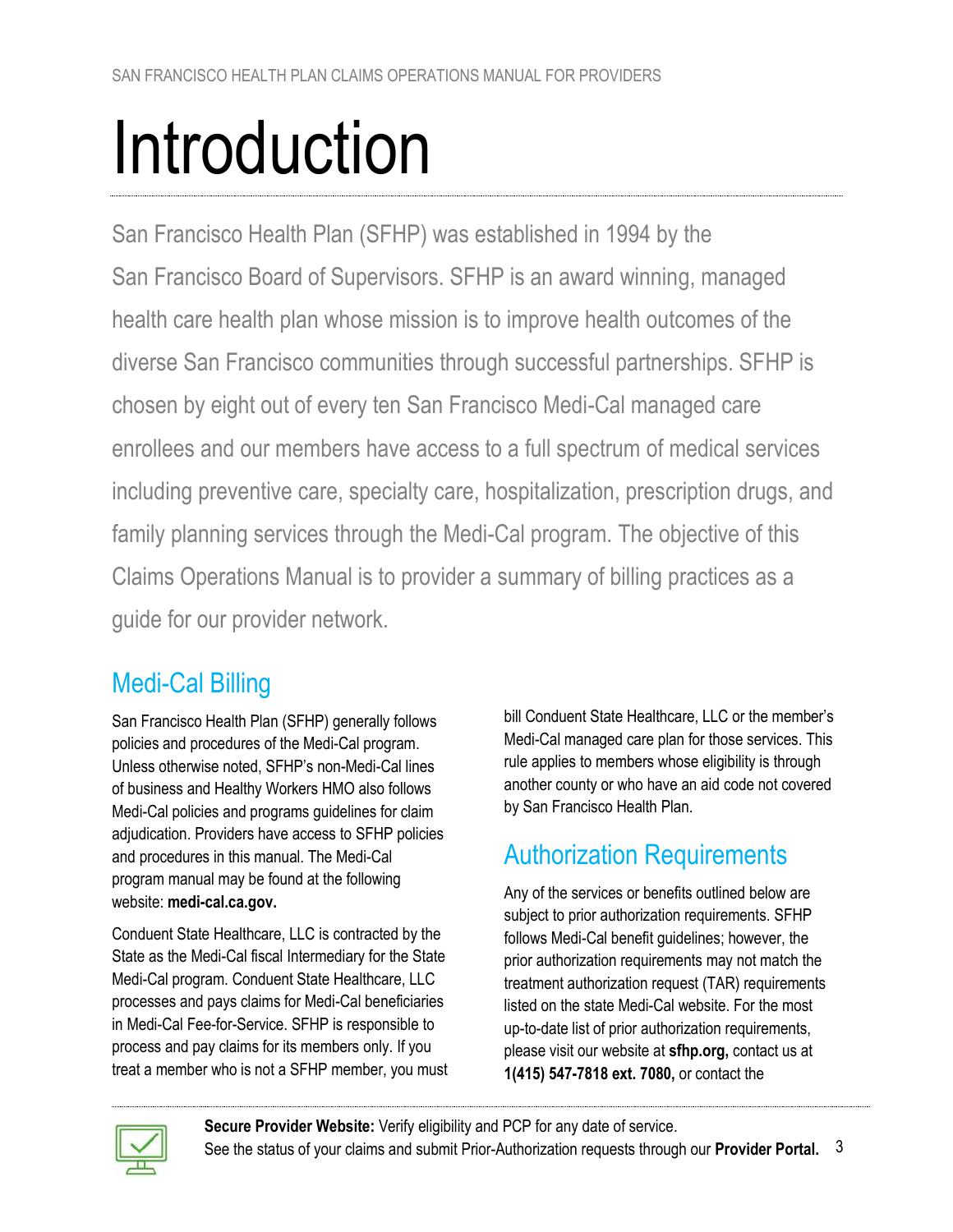UM department for the member's delegated medical group (please See **[Appendix](#page-25-0) A** [for contact](#page-25-0)  [information\)](#page-25-0).

#### <span id="page-3-0"></span>**Contracts**

Any service or benefit described in this manual is considered the general rule. The terms and conditions of your practice or medical group's responsibilities for claims, to the extent they conflict with this manual,

<span id="page-3-1"></span>shall be governed by your practice or medical group's contract with SFHP. For any questions or clarity about your contract, you can contact our Provider Relations department at **1(415) 547-7818 ext. 7084.**

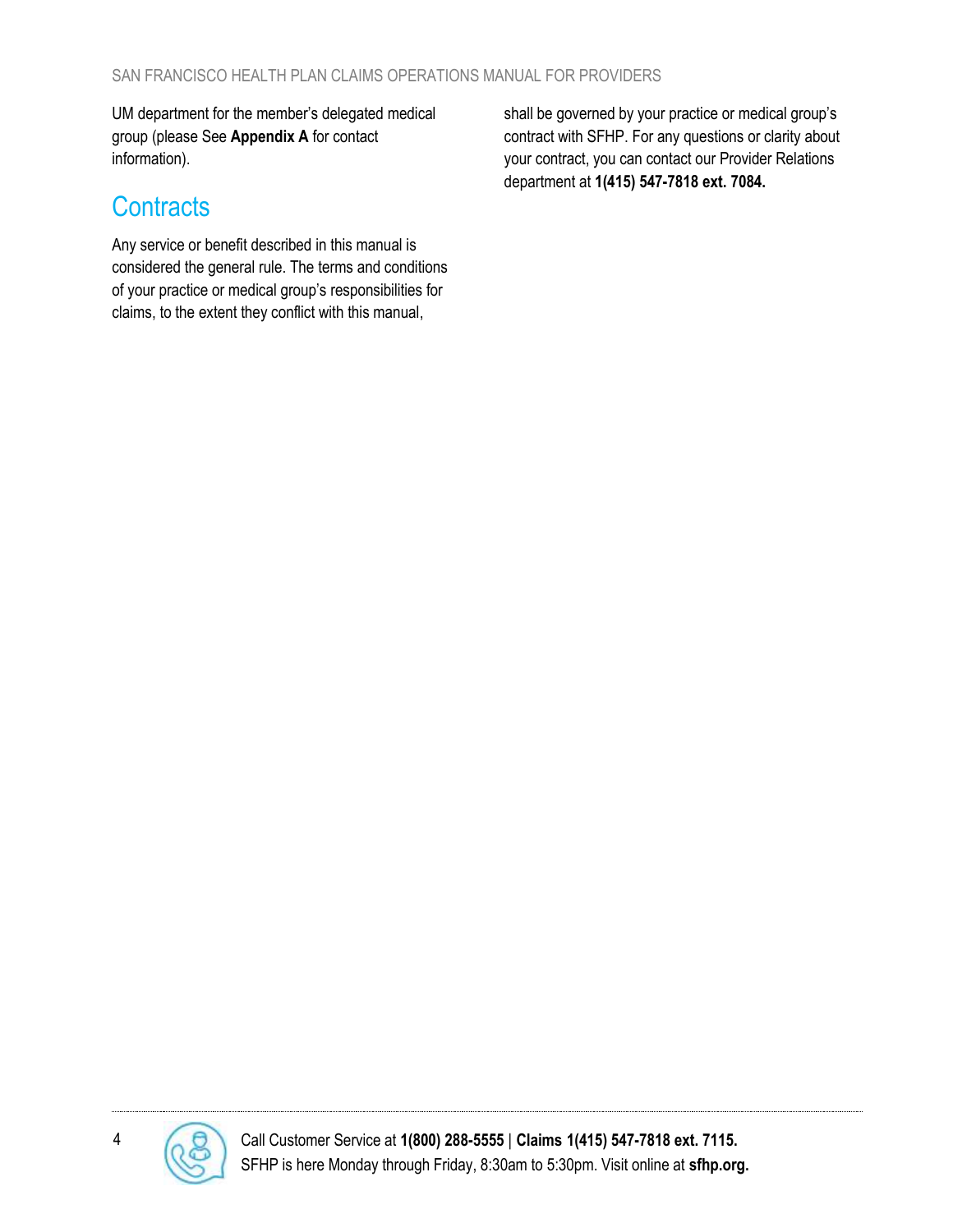# <span id="page-4-0"></span>Claims Submission and Processing

This section explains claims submission requirements and general claims

processing information.

# <span id="page-4-1"></span>Claims Contact Information

San Francisco Health Plan (SFHP) delegates authorization and claim processing to some of its medical groups. SFHP processes claims, in general, for the following medical groups: San Francisco Community Clinic Consortium, San Francisco Health Network (SFN), Community Clinic Network (CLN), and UCSF Medical Group. See **[Appendix](#page-24-0) A** for more specific information. Any delegated medical group must submit encounter data to San Francisco Health Plan in lieu of claims. For more information on delegated responsibilities or encounter data please see the Network Operations Manual posted on our website at **[sfhp.org.](http://www.sfhp.org/)**

**Se[e Appendix](#page-24-0) A for contact information for other than SFHP.**

# <span id="page-4-2"></span>Claim Submissions

#### <span id="page-4-3"></span>Electronic Claims

SFHP prefers that claims be submitted electronically in a HIPAA 5010 837-compliant format. For information on file layouts, assistance on submitting electronic claims, or to obtain a copy of the **[SFHP 837](#page-28-1)  [Companion guide,](#page-28-1)** please contact the SFHP

#### Information Technology Services Department at **1(415) 615-4411** or email at **[production\\_services@sfhp.org.](mailto:production_services@sfhp.org)**

EDI information and documentation can be found here: **[sfhp.org/providers/our-network/edi/](https://www.sfhp.org/providers/our-network/edi/)**

<span id="page-4-4"></span>Provider Portal Claims Submission



Providers may submit Professional (CMS 1500) claims electronically using the **[SFHP Provider Portal.](https://sfhpprovider.healthtrioconnect.com/app/index.page?)** This can be accessed on our website at **[sfhp.org.](http://www.sfhp.org/)** Once registered and logged on, navigate to Patient Management > Claims or Office Management > Claims from the Portal home screen. For further information on claims submission using our **[SFHP](https://sfhpprovider.healthtrioconnect.com/app/index.page?)  [Provider Portal,](https://sfhpprovider.healthtrioconnect.com/app/index.page?)** please contact Provider Relations at **1(415) 547 7818 ext. 7084.**

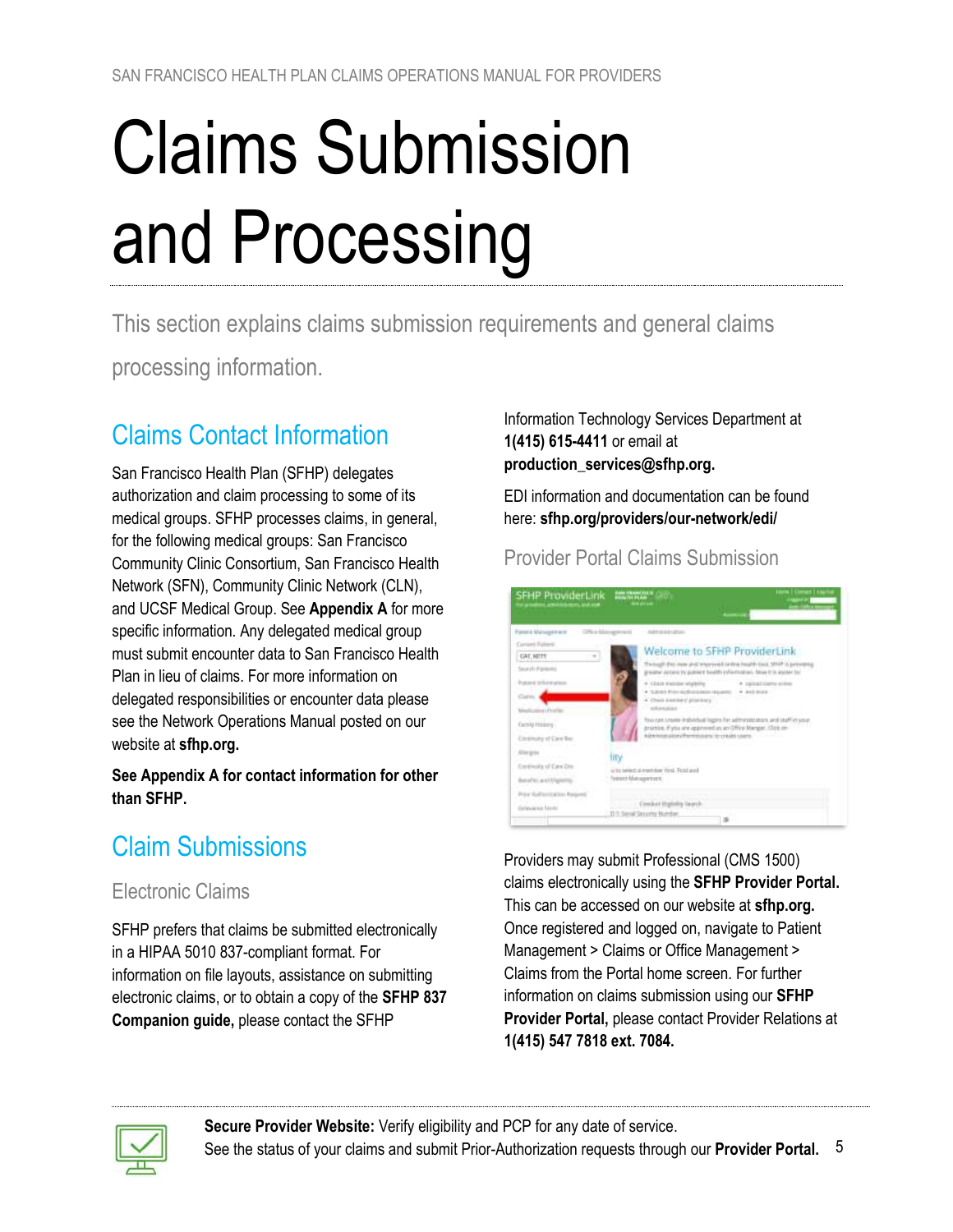#### <span id="page-5-0"></span>Checking Claim Status

Providers may check claim status as well as eligibility and authorization status through the **[Provider Portal.](https://sfhpprovider.healthtrioconnect.com/app/index.page?)** Providers may also call SFHP's claim line at **1(415) 547-7818 ext. 7115.**

#### <span id="page-5-1"></span>Claim Timelines

SFHP complies with AB1455 timeline guidelines. SFHP adjudicates each complete claim, or portion thereof, whether in state or out of state, as soon as practical, but not later than 45 working days after the date of receipt of the complete claim. For more information of the requirements for a complete claim, please refer to the **[Clean Claims](#page-5-4)** section. The receipt date used for claims processing on claims submitted through the mail is the actual date the claim was received at SFHP. Electronic claims submitted after 5:00pm are assigned to the following business day's receipt date.

#### <span id="page-5-2"></span>Interest and Penalties

Interest rates and penalties are paid as applicable:

- If SFHP has received all of the information necessary to determine SFHP liability for a contested claim, and has not reimbursed a claim that has been determined to be payable within 45 working days of receipt of that information, interest accrues and is payable at a rate of 15 percent per annum beginning with the first calendar day after the 45-working-day period.
- Interest payments for emergency room and emergency transportation claims are calculated at 15 percent or \$15.00, whichever is higher.
- If the interest payment is not included with the claim payment when required, a \$10.00 late claim fee are to be included in addition to any amounts due.

#### <span id="page-5-3"></span>Billing Limits

San Francisco Health Plan has billing limits based on Medi-Cal guidelines, as outlined below:

| <b>Reimbursement Percentage</b>                      |                       |  |  |
|------------------------------------------------------|-----------------------|--|--|
| <b>Claims Received</b><br>Pay at:<br><b>Between:</b> |                       |  |  |
| 7 <sup>th</sup> -9 <sup>th</sup> Month               | 75% of Payable Amount |  |  |
| 10th-12th Month                                      | 50% of Payable Amount |  |  |
| After the 12th Month                                 | Zero Payment          |  |  |

The original claim should be billed to SFHP as soon as possible from the date of service. However, the original clean claim must be received at SFHP within 6 months of the date services were rendered to avoid a reduction in payment. After six months from the service date, there is a payment reduction as defined by Medi-Cal regulations as shown in the diagram above. Claims received after 365 days from the Date of Service or the primary payer paid date will be denied for untimely filing. This requirement is referred to as the **One-Year Billing Limit.** Again, a corrected claim will be handled the same as an original claim and will be subject to the same timelines as noted in the diagram above.

#### <span id="page-5-4"></span>Clean Claims

SFHP will process a clean and complete claim that is submitted in a timely manner for medically necessary and covered services by a participating provider group in accordance with the agreement between SFHP and the provider group for the applicable benefit program.

A clean claim is defined as a fully completed claim that contains all the required data necessary (including any essential documentation) for accurate adjudication.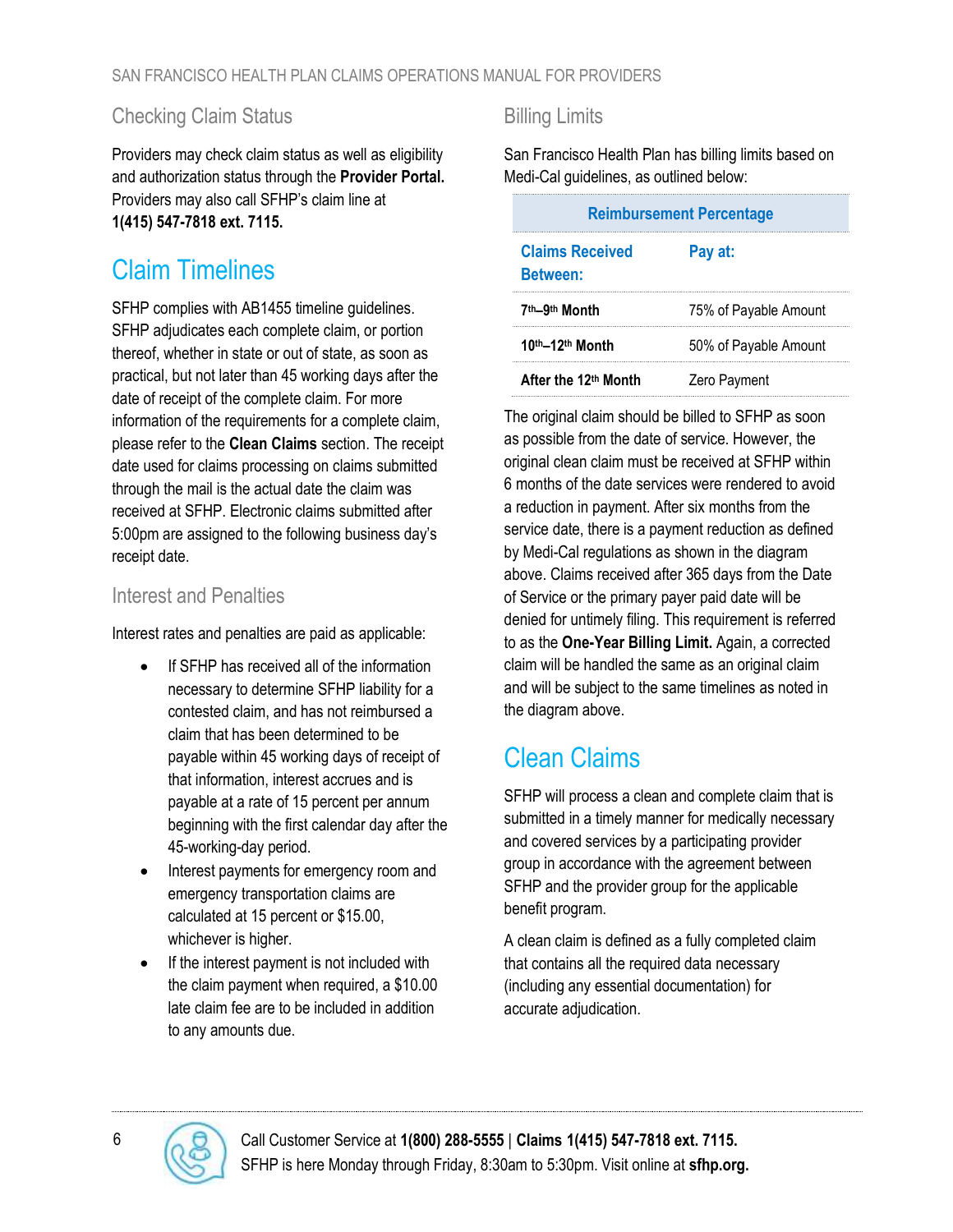For a list of the required fields by form see **[Appendix](#page-28-0)  [B](#page-28-0)** or the link below.

For EDI information: **[sfhp.org/providers/our-network/edi/](https://www.sfhp.org/providers/our-network/edi/)**

#### <span id="page-6-0"></span>Other Claim Requirements

- **Multiple page paper claims:** In order for SFHP to convert these claims successfully into a useable electronic format, we ask that our Providers do not place a TOTAL CHARGES amount on the claims pages until the last page of the claim. The last page should be the total charges for all pages
- **National Drug Code (NDC)/Unique Product Number (UPN):** Include whenever applicable. NDC codes are required per Medi-Cal guidelines
- **Quantities:** A quantity for each service rendered is required. Please enter quantities as a single digit (e.g., "1" not "01," "001" or "010"). Please do not use decimals or partial units, like "4"
- **Attachments:** Individual claim forms are separated. Each claim is processed separately. Do not staple original claims together. Stapling original claims together indicates the second claim is an "attachment," not an original claim to be processed separately
- **Professional/Facility Services:** Do not bill both hospital professional and facility services on the same form.
	- **NOTE:** If this procedure is not followed, services billed incorrectly will be denied.
- **Authorizations:** Prior authorization of services is required for some services and procedures; see

**[sfhp.org/files/providers/forms/](https://www.sfhp.org/files/providers/forms/Services_Requiring_Prior_Auth.pdf) [Services\\_Requiring\\_Prior\\_Auth.pdf](https://www.sfhp.org/files/providers/forms/Services_Requiring_Prior_Auth.pdf)** or contact us at **1(415) 547-7818 ext. 7080,** or the UM department for the member's delegated medical group (see **[Appendix](#page-24-0) A**

for contact information) for the most up-todate list of prior authorization requirements. All referrals to and services at providers outside of a member's medical group (e.g., a SFHN member consulting with a UCSF specialist) or outside of the Plan (not contracted with SFHP) and inpatient admissions require authorization. Planned admissions require prior authorization and unplanned admissions are reviewed for authorization once SFHP is notified of the admission. Referrals within a member's medical group do not require prior authorization. Please be sure to include a prior authorization number when applicable.

#### <span id="page-6-1"></span>Corrected Claims

Claims denied or rejected for insufficient or incorrect claim data and/or for missing documentation, can be corrected and resubmitted for processing. If you are trying to replace a claim that has already been submitted, follow these steps to submit corrected claims:

- **CMS 1500 forms:** Place a "7" for corrected claims in Box 22 of the form and include the original Claim ID in Box 22 after the resubmission code. Placing the original claim ID will help automate the replacement process in our system
- **UB 04 forms**: Indicate a corrected claim with the appropriate bill type, XXX7 and place the original claim ID in field 64 (Document Control Number). Placing the original claim ID will help automate the replacement process in our system
- **To VOID a previously submitted claim:** Use an "8" in Box 22 of the CMS 1500 form or with the appropriate Bill Type, XXX8, on UB 04 forms

Corrected claims are considered a new billing and therefore must meet the [Claims Timelines,](#page-5-1) as would an original claim.

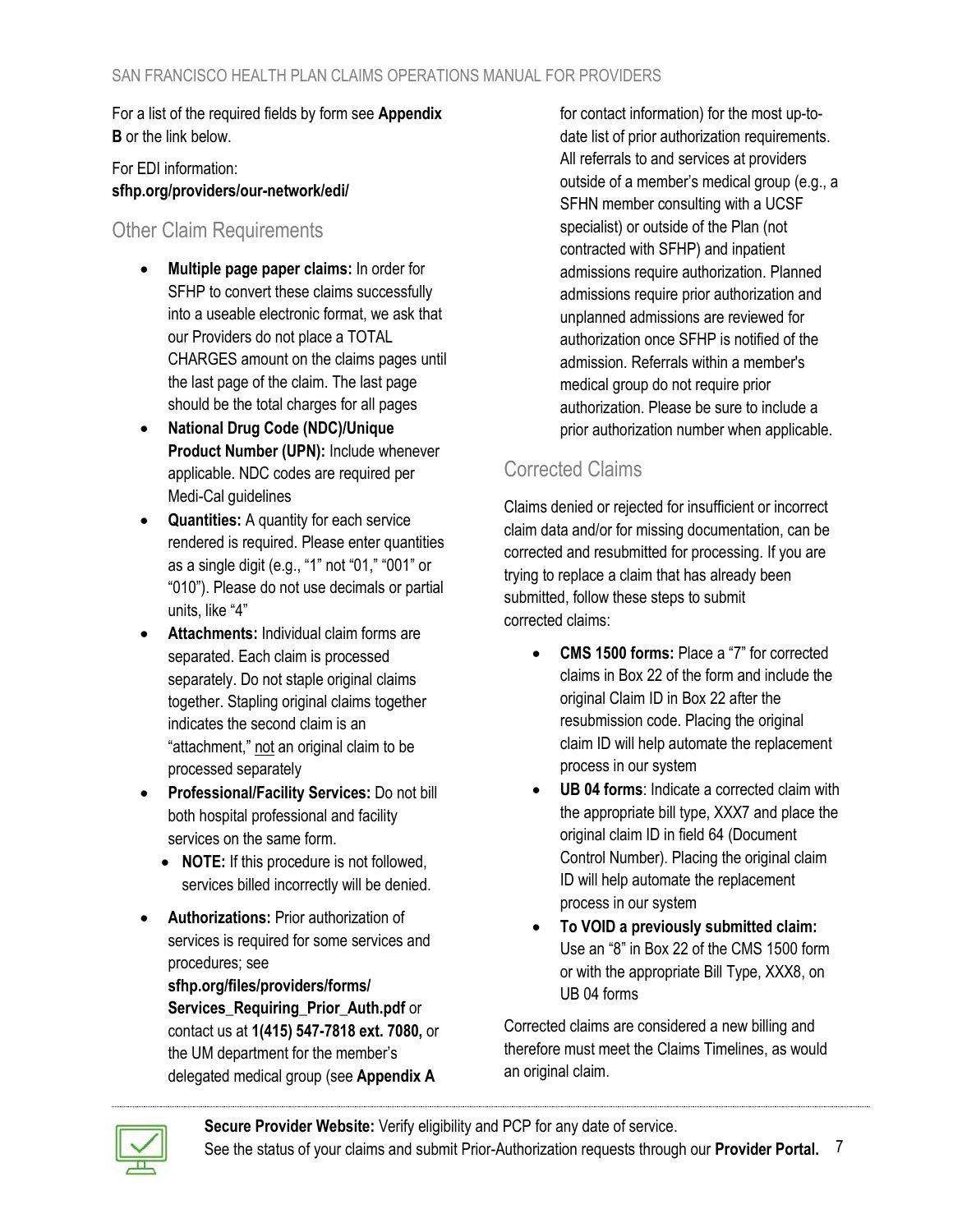Please note the following:

Per CCR T22, Sections 51008: "resubmitted" claims must be received back from provider not later than 60 days following date of resubmission. See **[CCR T22,](https://govt.westlaw.com/calregs/Document/I48CA6940711A11E398C8A377CF1D5F21?originationContext=Search+Result&listSource=Search&viewType=FullText&navigationPath=Search%2fv3%2fsearch%2fresults%2fnavigation%2fi0ad62d2e000001683a02769f5f998ca9%3fstartIndex%3d1%26Nav%3dREGULATION_PUBLICVIEW%26contextData%3d(sc.Default)&rank=1&list=REGULATION_PUBLICVIEW&transitionType=SearchItem&contextData=(sc.Search)&t_T1=22&t_T2=51008&t_S1=CA+ADC+s)  [Sections 51008 C &](https://govt.westlaw.com/calregs/Document/I48CA6940711A11E398C8A377CF1D5F21?originationContext=Search+Result&listSource=Search&viewType=FullText&navigationPath=Search%2fv3%2fsearch%2fresults%2fnavigation%2fi0ad62d2e000001683a02769f5f998ca9%3fstartIndex%3d1%26Nav%3dREGULATION_PUBLICVIEW%26contextData%3d(sc.Default)&rank=1&list=REGULATION_PUBLICVIEW&transitionType=SearchItem&contextData=(sc.Search)&t_T1=22&t_T2=51008&t_S1=CA+ADC+s) D:**

§ (c) A Resubmission Turnaround Document (RTD), which has been sent by the fiscal intermediary for correction or additional information, must be received back from the provider not later than 60 days following the date of the RTD. The claim is subject to denial of payment if corrections or additional information furnished by the provider on the RTD are incomplete, inaccurate, or untimely.

§ (d) A request for adjustment or reconsideration of an adjudicated claim must be received by the fiscal intermediary not later than six months following the date of payment or denial of the claim by the fiscal intermediary. If favorable resolution of a claim is not obtained, a grievance or complaint concerning the processing or payment of the claim must be filed in accordance with **[Section 51015](https://govt.westlaw.com/calregs/Document/I4A7DE5A0711A11E398C8A377CF1D5F21?originationContext=Search+Result&listSource=Search&viewType=FullText&navigationPath=Search%2fv3%2fsearch%2fresults%2fnavigation%2fi0ad62d2e000001683a0ec4495f998db4%3fstartIndex%3d1%26Nav%3dREGULATION_PUBLICVIEW%26contextData%3d(sc.Default)&rank=1&list=REGULATION_PUBLICVIEW&transitionType=SearchItem&contextData=(sc.Search)&t_T1=22&t_T2=51015&t_S1=CA+ADC+s)** (Billing procedures for claims delayed by good causes).

For EDI information **[click here](#page-28-1)** or documentation can be found at the link below: **[sfhp.org/providers/our-network/edi/](https://www.sfhp.org/providers/our-network/edi/)**

#### <span id="page-7-0"></span>Health Insurance Claim (CMS 1500) Form Instructions



The most current and standard Center of Medicaid and Medicare Services (CMS) 1500 form must be used to bill SFHP for medical services. The form is used by Physicians and Allied Health Professionals to submit claims for

medical services. All items must be completed unless otherwise noted in the appendix for CMS1500 paper or electronic claim forms.

# <span id="page-7-1"></span>Health Insurance Claim Form (UB 04) Instructions

| - |  |  |
|---|--|--|

The UB 04 claim form is used to submit claims for inpatient and outpatient services by institutional facilities (for example, outpatient departments, Rural Health Clinics, chronic dialysis, and Community-Based Adult

Services). All fields must be completed unless otherwise noted in the appendix for UB paper or electronic claim forms.

#### **Se[e Appendix B](#page-28-0) for link to EDI information**

**NOTE:** In order to maintain the highest level of data integrity, SFHP will not add or change any information on a submitted claim (electronic or paper), therefore, the entire claim may be rejected if any of the required data elements are missing or invalid.

#### <span id="page-7-2"></span>Other Insurance / Coordination of Benefits

Some SFHP members have other health coverage (OHC) in addition to their SFHP coverage. Specific rules govern how benefits must be coordinated in these cases. For information on member eligibility and program descriptions, please see the Network Operation Manual on **[sfhp.org/providers/](http://sfhp.org/providers/provider-resources/network-operational-manual) [provider-resources/network-operational-manual.](http://sfhp.org/providers/provider-resources/network-operational-manual)**

State and Federal laws require that all available health coverage be exhausted before billing Medi-Cal. Thus, when a SFHP member has other health coverage and has Medi-Cal, SFHP will always be the payer of last resort.

Other Health Coverage (OHC) includes any non-Medi-Cal health coverage that provides or pays for health care services.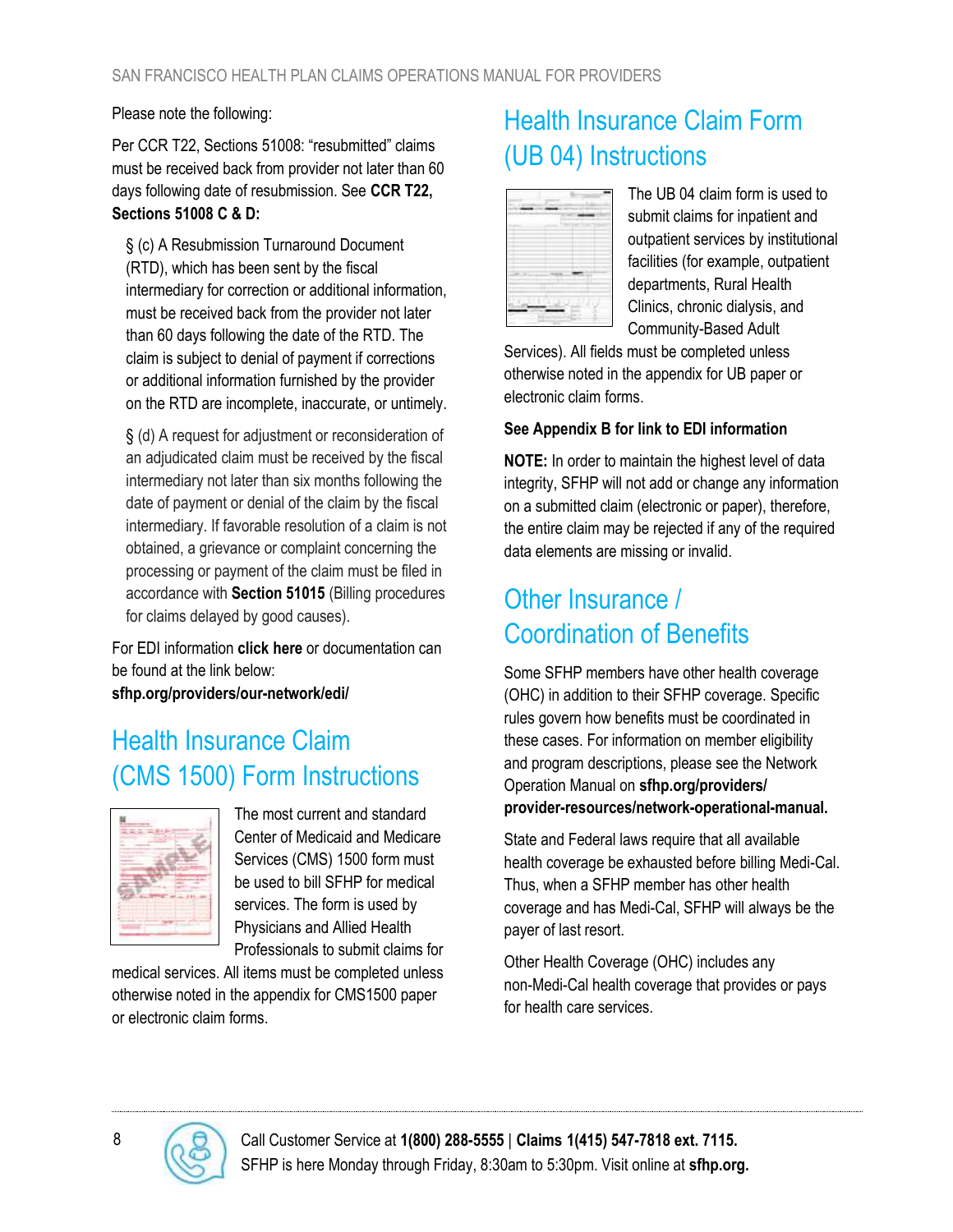This can include:

- Healthy Workers HMO
- Commercial Health Plans (individual and group policies)
- Prepaid Health Plans
- Health Maintenance Organizations (HMO)
- Employee benefit plans
- Union Plans
- Tri-Care, Champ VA
- TPL Third Party Liability
- Medicare, including Medicare Part D plans, Medicare supplemental plans and Medicare Advantage (PPO, HMO, and Fee-for-Service) plans

When an SFHP member also has OHC, they must treat the other insurance plan as the primary insurance company and access services under the company's rules of coverage. SFHP is not liable for the cost of services for members with OHC who do not obtain the services in accordance with the rules of their primary insurance. If a member elects to seek services outside of the framework of his or her primary insurance, the member is responsible for the cost.

If other insurance is primary and SFHP does not pay as primary, procedures which normally require prior authorization will not be required except for the following services: admission for skilled nursing facilities, long term care facilities, and dialysis treatment.

To coordinate benefits for a patient who has dual coverage, you must bill the primary insurance first. If there is any balance remaining after payment is received from the primary insurer, you should submit a claim to SFHP or the appropriate Medical Group responsible along with the Explanation of Benefits (EOB) from the primary payer or the equivalent data in an electronic claim file. If your SFHP claim is denied for no EOB, you may resubmit the claim along with a copy of the EOB, if by paper, or include the

data in the electronic claim file. Please see **[Claims](#page-3-1)  [Submission](#page-3-1)** section for more details.

SFHP follows the guidelines set by All Plan Letter (APL) 13-003 for all Other Health Coverage claims:

*Managed Care Plans (MCP) are required to reimburse Medicare providers for Medi-Cal services that are not covered by Medicare and for all applicable Medicare deductibles and coinsurance, as long as collectively they do not exceed the maximum allowable Medi-Cal Fee-for-Service (FFS) reimbursement rates.*

• San Francisco Health Plan reimburses Medicare and Medi-Cal eligible providers for applicable deductible and coinsurance, if the collective payment of Medicare and Medi-Cal does not exceed Medi-Cal's reimbursement rates; therefore an EOB or electronic equivalent must be submitted with claims

When a SFHP members' primary insurance has co-payments and/or deductibles, the member cannot be asked to pay, as long as he or she is obtaining benefits within the rules of the primary insurance. The exceptions to this are: 1) Healthy Workers HMO with timely filing; and 2) When the member has Medicare Part D.

It is important to note that the Healthy Workers HMO line of business is considered a commercial plan. Therefore, Healthy Workers HMO is primary over a member's Medicare and/or Medi-Cal coverages.

**NOTE:** Effective May of 2018, SFHP receives Medicare crossover claims automatically from CMS for our Medi-Cal lines of business only (not for other SFHP lines of business, like Healthy Workers HMO. Your EOB from Medicare should indicate that the claim was forwarded to SFHP or a Managed Healthcare Plan. SHFP refers to these as COBA claims.

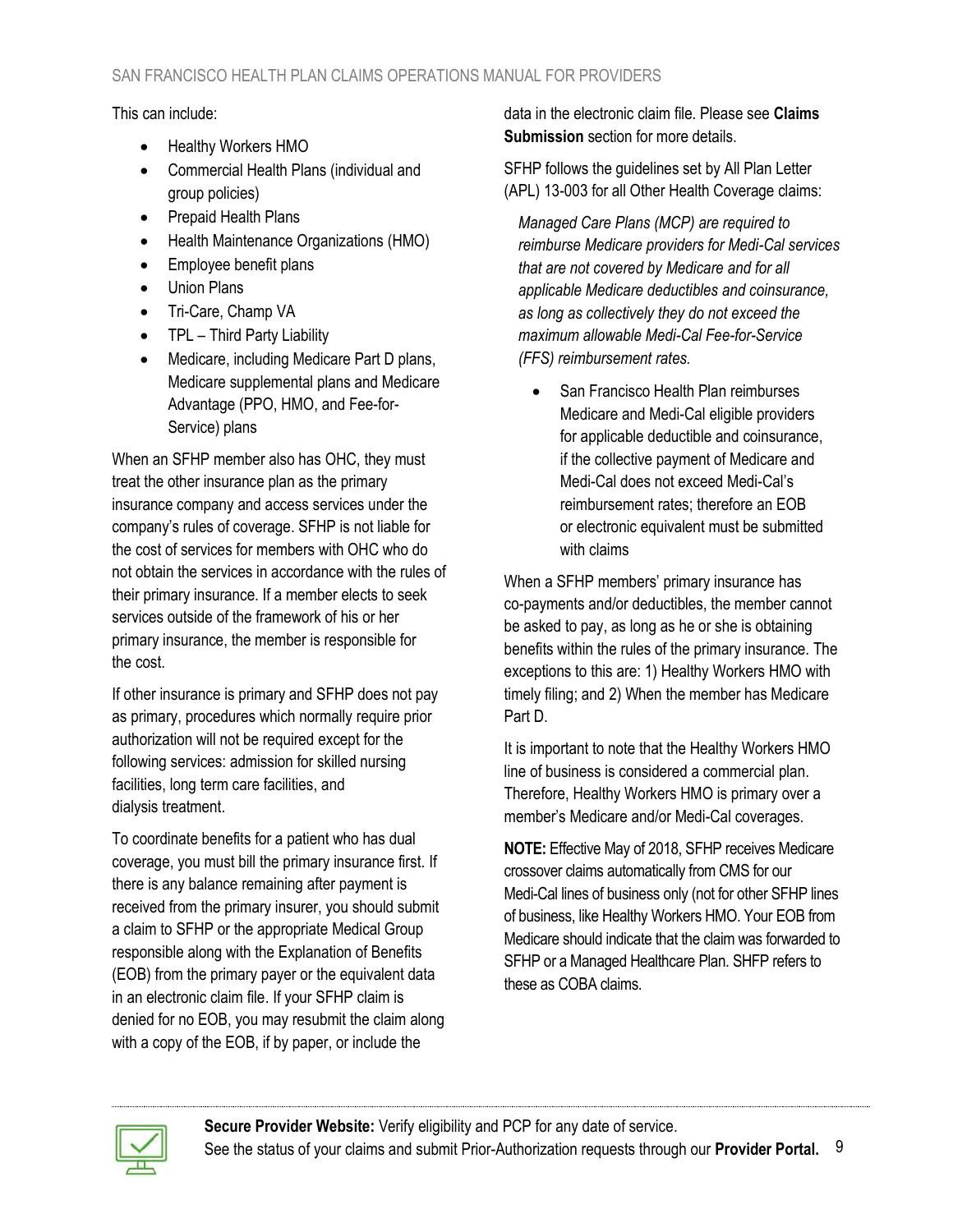# <span id="page-9-0"></span>Third Party Liability

If a member is injured through the act or omission of another person (a third party), SFHP will, with respect to services required as a result of that injury, provide covered services to its members, but the member shall agree to the following:

- Agrees to reimburse SFHP the reasonable cash value of benefits provided as reflected by the physician's usual and customary charges and as allowed by law, immediately upon collection of damages by the member, whether by action at law, settlement, or otherwise
- Provides SFHP with a lien, in the amount of the reasonable cash value of Benefits provided by SFHP, as reflected by a percentage of the provider's usual billed charges but not exceeding the amount

actually paid by the Plan, as set forth in California Civil Code section 3040. The lien may be filed with the third party, the third party's agent, or the court. For Medi-Cal members, the State Department of Health Care Services (DHCS), and not SFHP, has the right to recovery and can ask a third party for money related to services obtained from SFHP

For more information on Medi-Cal Third Party Liability and Recovery, contact DHCS:

Department of Health Care Services Third Party Liability and Recovery Division Personal Injury Unit-MS 4720 PO Box 997425 Sacramento, CA 95899-7425 Phone: **1(916) 650-0490** Fax: **1(916) 440-5668 [dhcs.ca.gov](file://///sfhp.org/FolderRedirection/cgarcia/Desktop/www.dhcs.ca.gov)**

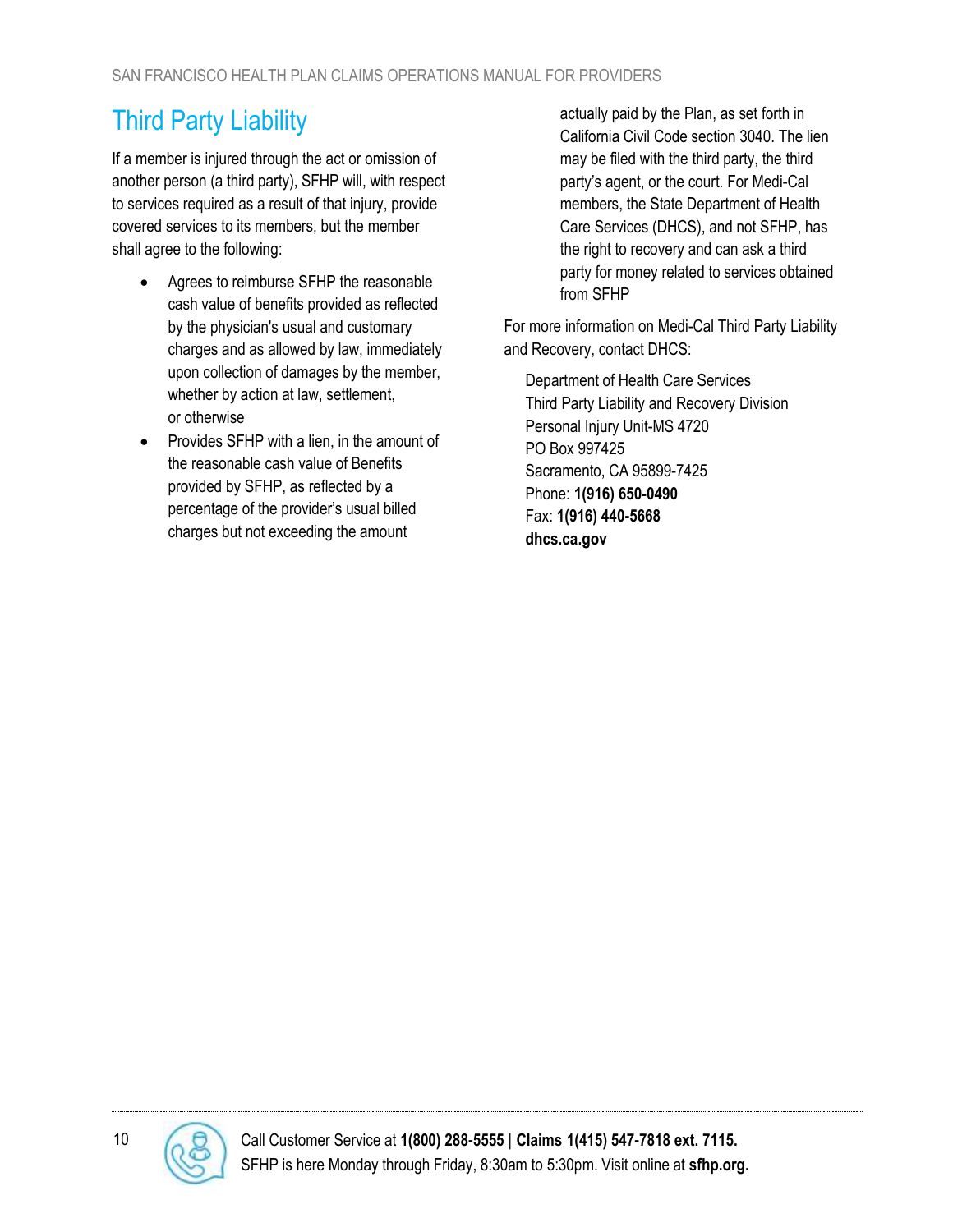# <span id="page-10-0"></span>Claims Coding

In the Claims Coding Section you will find coding requirements to assist you in billing correctly for services rendered to SFHP members.

#### <span id="page-10-1"></span>Overview of Codes

San Francisco Health Plan uses Medi-Cal billing guidelines in addition to Optum coding books application for claim activities. Additional coding information and updates can be found on the AMA website at **[ama-assn.org.](http://www.ama-assn.org/)**

The most current procedure codes valid on the date of service must be used for a claim to be processed:

- Professional charges HIPAA compliant HCPCS Level 1 (CPT) & level 2
- Inpatient hospital/facility/institutional charges – UB 04 revenue codes
- Outpatient hospital/facility charges HCPCS Level 1 & 2 codes
- HCPCS Level 3 codes until retired by DHCS

Professional and institutional charges must be submitted as separate claims. If submitted on the same claim, one or the other type of charges will not be considered for payment. For example, if professional charges (CPT codes) are included on an institutional claim for an inpatient stay, then these charges will be automatically bundled under the per diem payment.

The following includes special instructions regarding the use of various codes for different types of services. CPT codes, rather than HCPCS codes, should be used as first line coding when an appropriate code exists.

| <b>Professional</b>  |                                          |
|----------------------|------------------------------------------|
| CPT-4                | <b>Professional Services</b>             |
| <b>HCPCSI</b>        | <b>Physician Services</b>                |
| <b>HCPCS II</b>      | Non-Physician Procedures<br>and Services |
| <b>HCPCS III</b>     | California Only                          |
| <b>Inpatient</b>     |                                          |
| <b>Revenue Codes</b> | <b>Inpatient Facility Services</b>       |

# <span id="page-10-2"></span>CPT Codes

Report ambulatory surgery, outpatient department visits, diagnostic testing, and ancillary services using CPT, HCPCS Level II and III codes. Claims submitted with invalid, incorrect, or missing procedure codes will be denied.

| <b>Procedure</b>                   | <b>CPT or HCPCS</b> |
|------------------------------------|---------------------|
| <b>Surgery</b>                     | 10000-69999         |
| Radiology                          | 70000–79999         |
| <b>Pathology &amp; Laboratory</b>  | 80000-89999         |
| <b>Medicine</b>                    | 90281-99199         |
| <b>Evaluation &amp; Management</b> | 99201-99499         |
| Anesthesia                         | 00001–10000         |

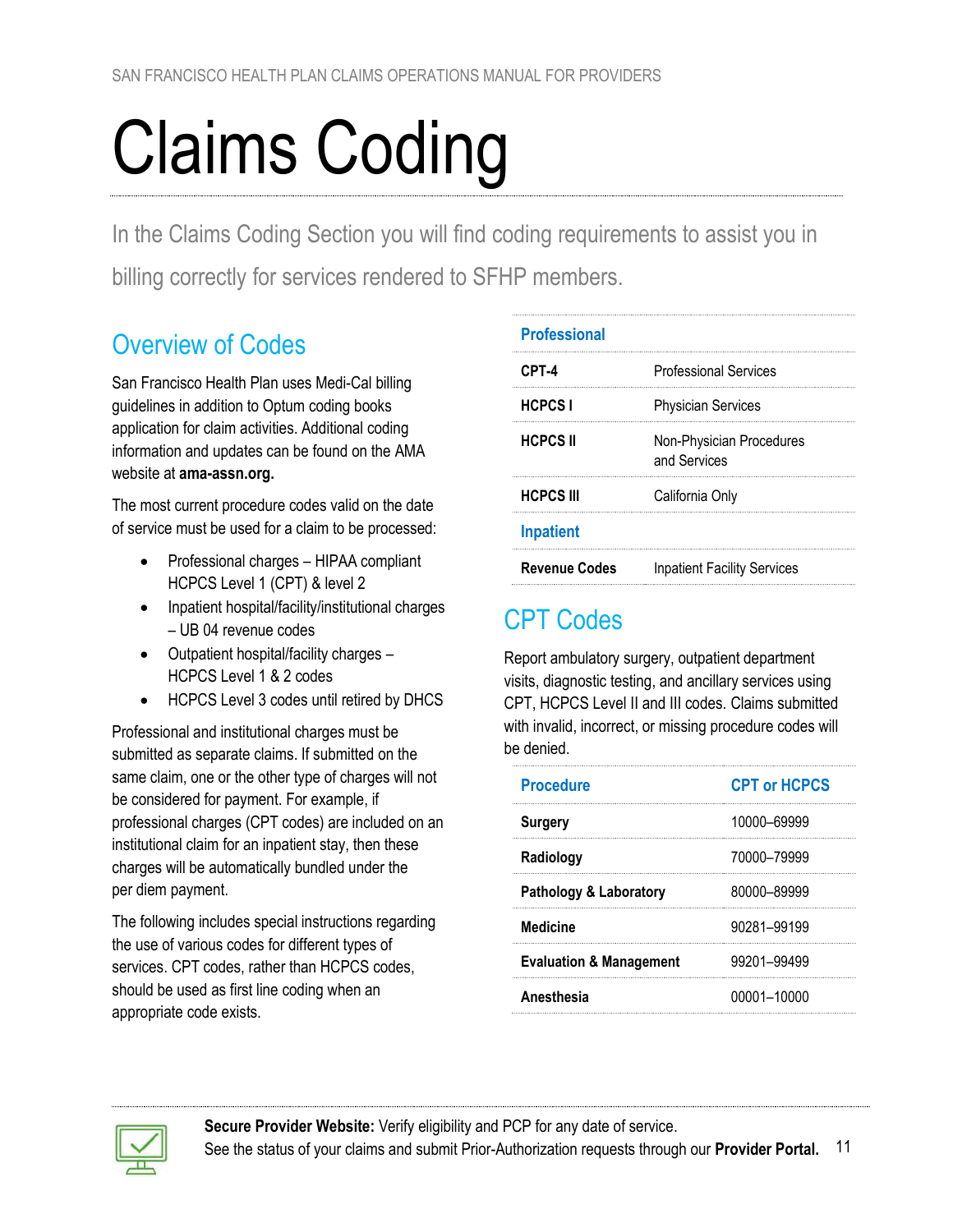#### <span id="page-11-0"></span>Conflicts with Other Common Core Data

Claims are screened for conflicts with another patient and/or provider information. Reimbursement will not be made for claims where CPT procedure codes conflict with common core data, such as:

- Patient age/gender
- Diagnosis
- Place of service
- Provider specialty

#### <span id="page-11-1"></span>Unlisted Services and Procedures

Claims for services submitted with unlisted CPT procedure codes (XXX99) require the following:

- Invoices of other pertinent information for DME, etc.
- Medical records for surgical procedures
- Documentation/Remarks or itemization of supplies
- Authorization

#### <span id="page-11-2"></span>Age Parameters

Claims are processed according to the following age parameters as defined by Medi-Cal.

| <b>Age Range</b>   | <b>Classification</b>                                    |
|--------------------|----------------------------------------------------------|
| Up to 17 years     | Pediatric (infant, children, and<br>adolescent) patients |
| 18 years and older | Adult patients                                           |

# <span id="page-11-3"></span>Healthcare Common Procedure Coding System (HCPCS) Codes

The Healthcare Common Procedure Coding System (HCPCS) is a national, uniform coding structure developed by the Centers for Medicare & Medicaid Services (CMS) to standardize the coding systems used to process Medicare and Medicaid (Medi-Cal) claims on a national basis. HCPCS is a three-level coding system that incorporates Physicians' Current Procedural Terminology (CPT-4), National, and Local codes.

The HCPCS coding format for Level I is five-digit numeric. The format for Level II and III is an alpha character followed by four numeric digits. The full range of codes for each level is as follows: Level I is 00100 thru 01999 and 10000 thru 99999; Level II is A0000 thru V9999.

The existence of a specific Level II HCPCS code for a particular item or service is not a guarantee that the item or service is covered by SFHP. Refer to the section in the Medi-Cal Provider Manual at **[medi-cal.ca.gov](http://www.medi-cal.ca.gov/)** specific to the service rendered for Medi-Cal reimbursable Level II.

# <span id="page-11-4"></span>Diagnosis Codes

SFHP requires a valid diagnosis code with each claim. Claims submitted with invalid, incorrect, or missing diagnosis codes will be denied.

Diagnoses and procedures for inpatient admission and outpatient services should be coded using the International Classification of Diseases (ICD-10-CM or ICD-10-PCS). Use the appropriate diagnosis code(s) for which the patient presented. Please provide the most specific ICD-10 code, down to the sixth-character level if appropriate.

Claims are screened for conflicts with another patient and/or provider information. Reimbursement will not made for claims where Diagnosis procedure codes conflict with common core data, such as:

- Patient age/gender
- CPT code
- Place of service
- Provider specialty

# <span id="page-11-5"></span>**Modifiers**

Modifiers are the means by which the reporting physician can indicate that a service or procedure that has been performed has been altered by some specific circumstance, but not changed in its definition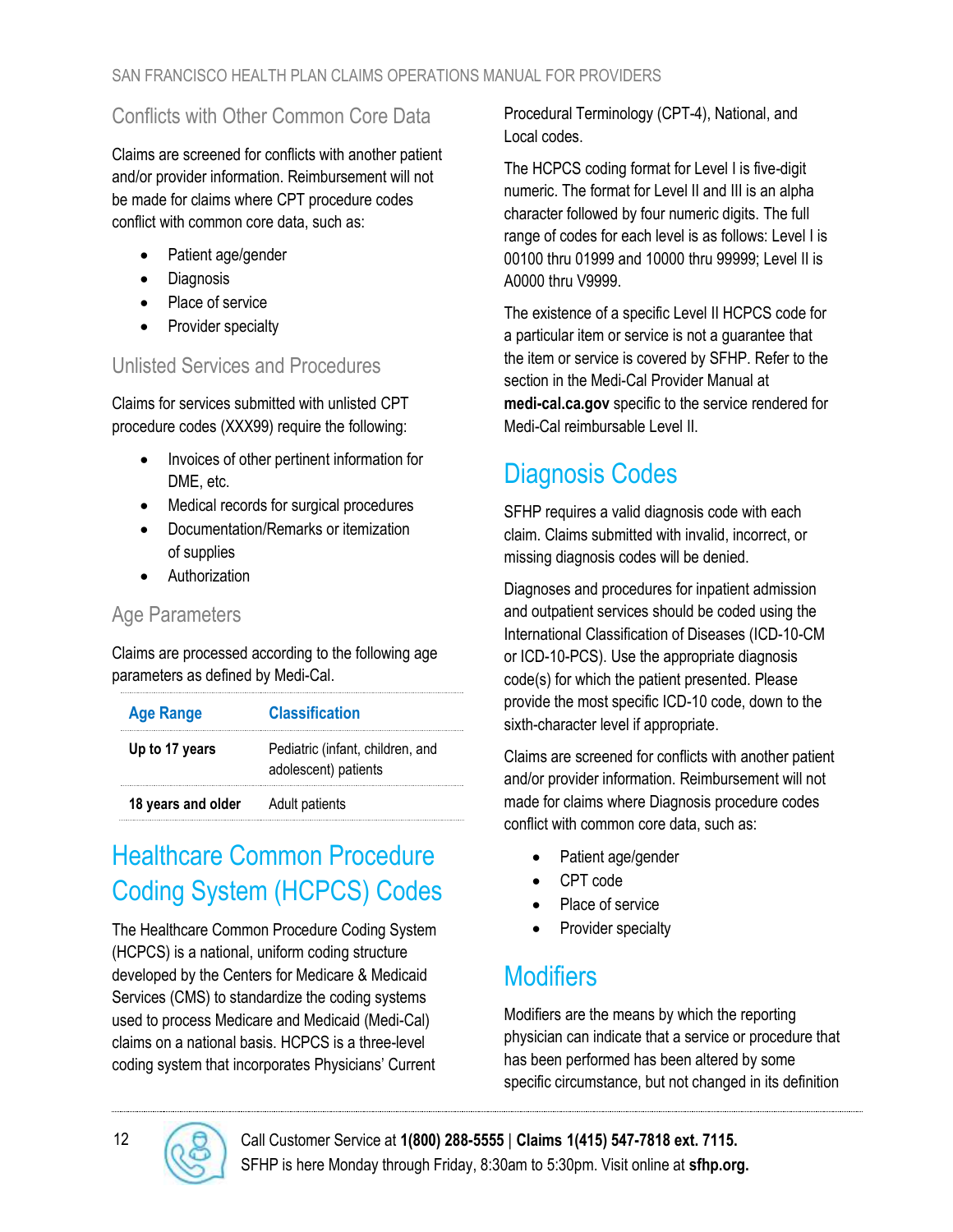or code. Although many procedure codes require a modifier, some procedures do *not* need further clarification via a modifier. The inappropriate use of a modifier may result in the claim being denied.

We follow current approved HIPAA compliant modifiers and consult Medi-Cal guidelines for appropriate coding.

#### <span id="page-12-0"></span>Multiple Procedures or Visits

In general, only one visit or consultation per specialty is reimbursed for the same date of service. When two or more visits/consultations are billed for the same date of service, appropriate modifiers should be used or claim notes should be made so they will be reviewed for individual consideration. Please ensure to use the appropriate member ID, rendering physician NPI (s), dates of service, service code(s), and modifiers when billing for more than one service on the same date of service.

Multiple surgery procedure codes (CPT 10000– 69999) for the same patient, for the same date of service, are required to be coded following Medi-Cal guidelines. Add appropriate modifier to indicate two or more visits/consultations.

When a service is legitimately rendered more than once on the same date of the service (before and after X-rays, glucose tolerance testing, ova and parasite tests, etc.), providers must include documentation with the claim explaining why the service was rendered more than once. This information may be entered in the *Reserved for Local Use* field (Box 19) or on an attachment to the claim. When billing electronically, enter the statement in the *Remarks* area. Include the rendering physicians NPI number in box 24I. A statement indicating, "this service is not a duplicate" is not sufficient to clarify why the service was rendered more than once.

For more information on duplicate billing[, see](#page-18-4)  [page](#page-18-4) [19.](_Ref19092122)

# <span id="page-12-1"></span>By Report Service / HCPCS Codes

This section includes information about "By Report" procedures, attachments, and documentation. The following applicable information must be included in either Box19 of the CMS 1500, Box 84 on the UB 04 form, or provided as an attachment to the claim form:

- Invoice should include item description, manufacturer name, model number, catalog number, manufacturer suggested retail price (MSRP), if applicable.
- Operative report, operating time or procedure report including a description of the actual procedure performed and the results of the procedure.
- Number, size, and location of lesions (if applicable).
- Time involved, the nature and purpose of the procedure or service, and how it relates to the diagnosis. Description of and justification for any special features, custom modifications, etc.
- The reason a listed code was not used. Itemization of miscellaneous supply codes, etc.

# <span id="page-12-2"></span>National Drug Codes (NDC) and Unique Product Numbers (UPN)

#### <span id="page-12-3"></span>National Drug Code (NDC):

The Federal Deficit Reduction Act of 2005 (DRA) requires Medi-Cal to collect rebates from drug manufacturers for physician-administered drugs. The collection of rebates is accomplished with the inclusion of National Drug Codes (NDCs) on claims submitted by providers.

Providers must use NDC for physician-administered drugs, in conjunction with the customary Healthcare Common Procedure Coding System (HCPCS) Level

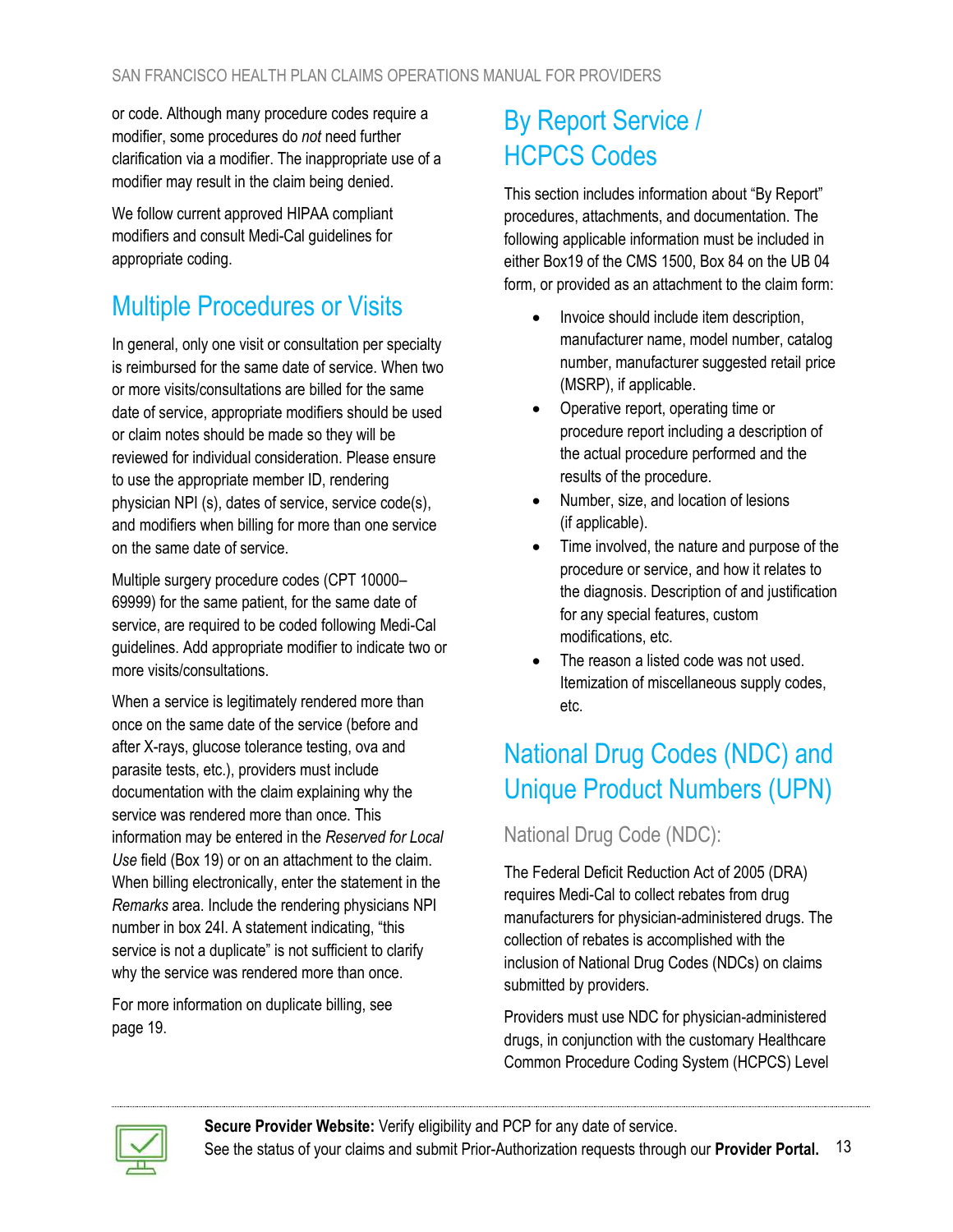I, II, or III code, as well as a valid NDC number, the quantity, a unit of measure (UOM), on all Medi-Cal claims. Claims will be denied if providers do not submit claims with a valid NDC or NDC/HCPCS combination codes as mandated by the NDC reporting requirement.

Physician-administered drugs include any covered outpatient drug billed by a provider other than a pharmacy. This includes (but is not limited to) the following provider types:

- Physicians
- **Clinics**
- **Hospitals**

The NDC reporting requirement applies to claims submitted using the following formats:

- 837 electronic transactions for Institutional and Professional claims
- CMS 1500 and UB-04 paper claims

#### <span id="page-13-0"></span>Unique Product Number (UPN):

There are codes that require a UPN, see Medi-Cal guidelines for the list of those codes, **[medi-cal.ca.gov.](http://www.medi-cal.ca.gov/)** Claims must be billed with a HCPC and correct UPN for reimbursement.

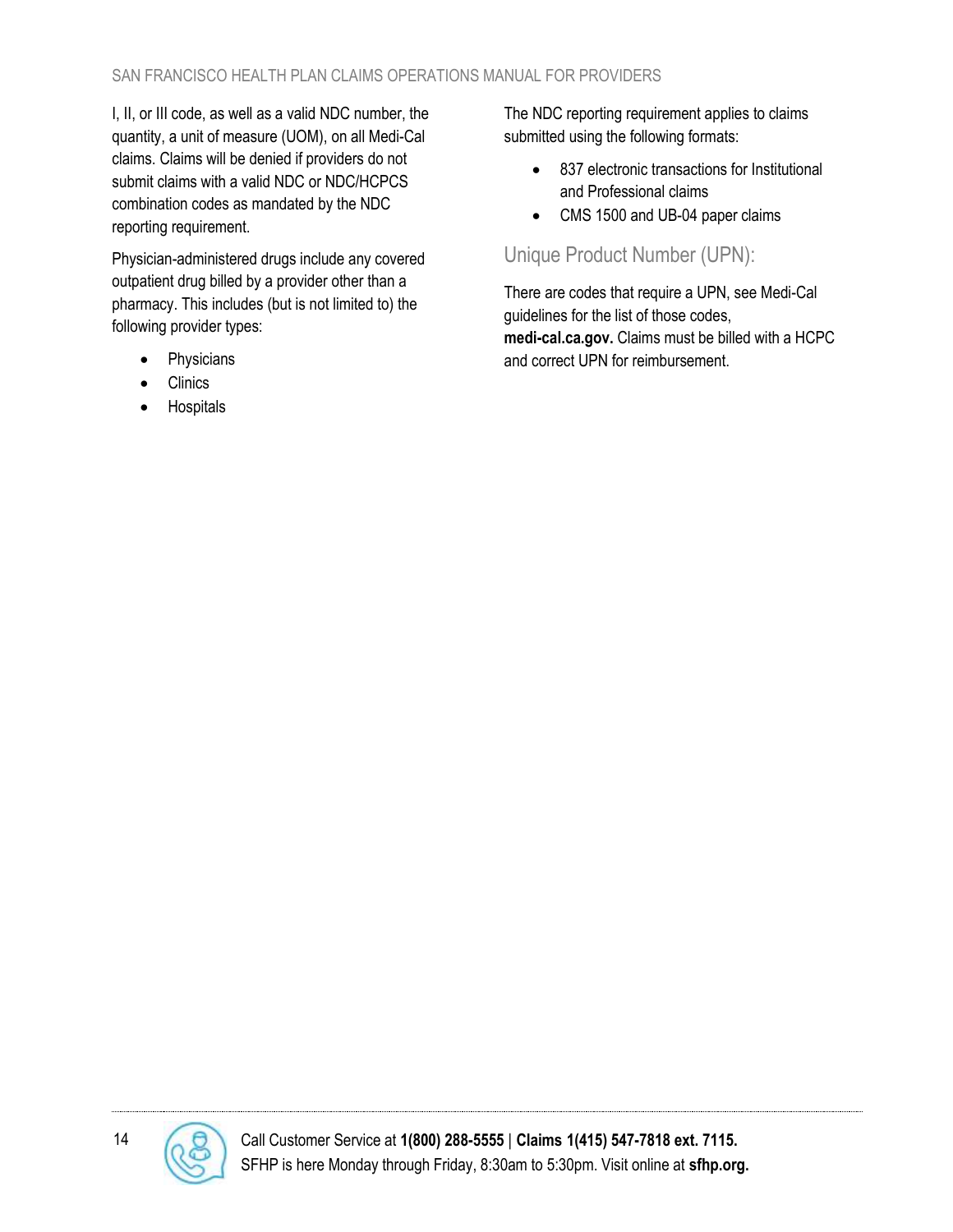# <span id="page-14-0"></span>Claims Requirements and Policies

This section was developed to assist you in understanding key claim

requirements and policies.

### <span id="page-14-1"></span>Professional Services

SFHP reimburses providers for professional services. Professional services should be obtained within the member's network. Most professional services rendered outside of the member's network require prior-authorization. Emergency services, Family Planning, and Sensitive Services do not require prior authorization. Professional services should be billed on a CMS 1500 claim form and should be submitted to the Member's Medical group or SFHP as referenced in **[Appendix](#page-24-0) A.**

#### <span id="page-14-2"></span>Gynecological and OB Services

SFHP members may access obstetric and gynecological services directly from an OB/GYN specialist or family practitioner within the member's medical group without a referral. Services rendered by providers outside of the member's medical group or outside the Plan require prior authorization. This includes all services provided by an OB/GYN, including prenatal and Comprehensive Perinatal Services Program (CPSP) services.

The Comprehensive Perinatal Services Program (CPSP) offers a wide range of services to pregnant Medi-Cal SFHP members from the date of conception through 60 days after the month of delivery. Member and provider participation is voluntary. Providers must have a current provider number and complete an

application to participate as a CPSP provider. CPSP codes can be used by CPSP certified providers only.

SFHP does not allow Global Billing for Obstetrical Services. OB services should be billed on a per-visit basis.

Additional information regarding CPSP, obstetric, and gynecological billing can be found at **[medi-cal.ca.gov](http://medi-cal.ca.gov/)** and **[cdph.ca.gov](file:///C:/TempCache/ptouris/Content.Outlook/GGLAP317/www.cdph.ca.gov)** or see **[Appendix](#page-28-0)** B for information.

#### <span id="page-14-3"></span>Anesthesia

SFHP reimburses anesthesia services to providers for induction of general or regional anesthesia and supportive services associated with the provision of optimal anesthesia care for medical or surgical procedures.

SFHP reimburses anesthesia services using the Anesthesia Unit System. SFHP requires the following for Anesthesia billing:

• Services are reimbursed using the surgical CPT code or anesthesia codes. Complete the CMS 1500 form using the surgical anesthesia services CPT code representing the major procedure performed with the appropriate HCPCS anesthesia modifier

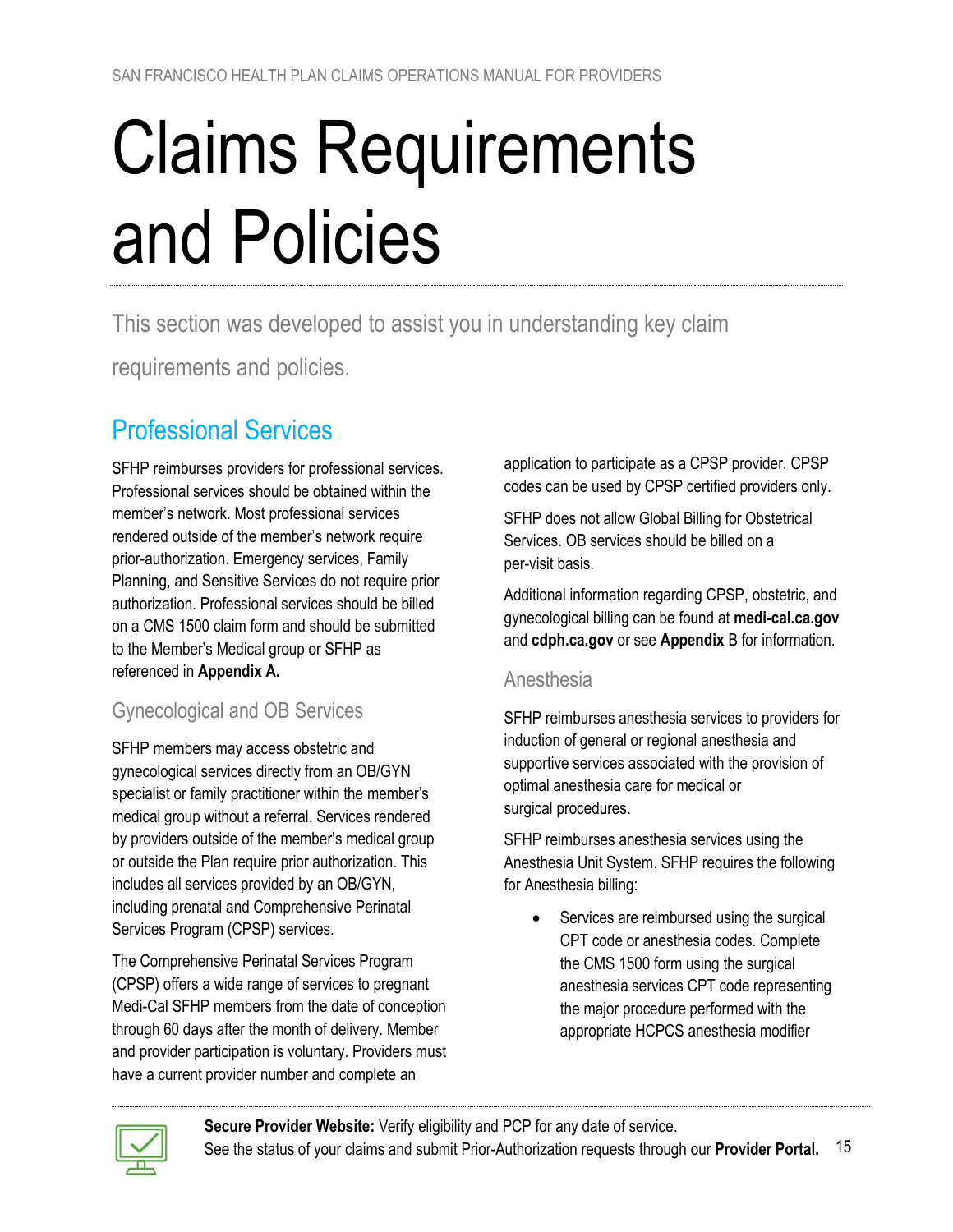- If an unlisted (not otherwise specified) CPT code is used, submit documentation of the operative procedure with the claim
- Services are reimbursed by determining the sum of the allowable base and time units
	- Base values as defined by the American Society of Anesthesiologists (ASA); SFHP automatically assigns base values from Medi-Cal fee schedule
- A time unit of fifteen (15) minutes or a portion thereof. Each 15-minute increment equals one unit.
	- Anesthesia time starts when the anesthetist begins to prepare the patient for induction and ends when the patient can be safely placed under post-operative supervision
	- Enter the number of 15 minute increments of anesthesia time in the Service Units/Days box (24G). The last anesthesia time increment rendered may be rounded to a whole unit if it equals or exceeds five minutes, it may not be billed as an additional anesthesia time unit
- Submit paper claims with the elapsed time in minutes

# <span id="page-15-0"></span>Laboratory and Pathology

SFHP reimburses technical, professional laboratory, and pathology services when rendered by a contracted provider at approved clinical and diagnostic laboratories or when authorized by SFHP or delegated medical group.

SFHP reimburses:

- Panel codes when all individual tests included in the panel have been performed
- Individual codes when all components in a panel have not been performed
- Clinical laboratory tests, when performed by a technician under physician

Some laboratory and pathology consultant opinions, when the test results are outside the normal or expected range and the ordering physician requests additional outside testing

SFHP does not reimburse:

Specimen collection or venipuncture charges made in conjunction with laboratory services or evaluation and management services are not reimbursable

Billing:

- Complete the CMS 1500 form using appropriate CPT and HCPCS codes for laboratory and pathology services performed in a non-institutional setting
- Bill using the appropriate modifiers for the services rendered

# <span id="page-15-1"></span>Ambulance Transport

SFHP reimburses licensed ambulance companies for emergency transportation, without an authorization required, and can include other necessary services such as mileage and ECG. The claim must contain the emergency Place of Service code on the claim form. For non-emergency transportation from residence to facility, or to dialysis, a prior authorization is required. Note: A prior authorization is not required for non-emergency transportation from facility to facility/residence. See **[Appendix B](#page-28-0)** for links to additional information.

**NOTE:** Please see **[sfhp.org/files/providers/forms/](https://www.sfhp.org/files/providers/forms/Services_Requiring_Prior_Auth.pdf) [Services\\_Requiring\\_Prior\\_Auth.pdf](https://www.sfhp.org/files/providers/forms/Services_Requiring_Prior_Auth.pdf)** or contact the UM department for the delegated group (see **[Appendix](#page-24-0) A**) or call SFHP UM department at **1(415) 547-7818 ext. 7080** for the most up-to-date information, including the necessary modifiers.

# <span id="page-15-2"></span>Vision Services

SFHP will reimburse medically-indicated vision service rendered to SFHP members. Please visit

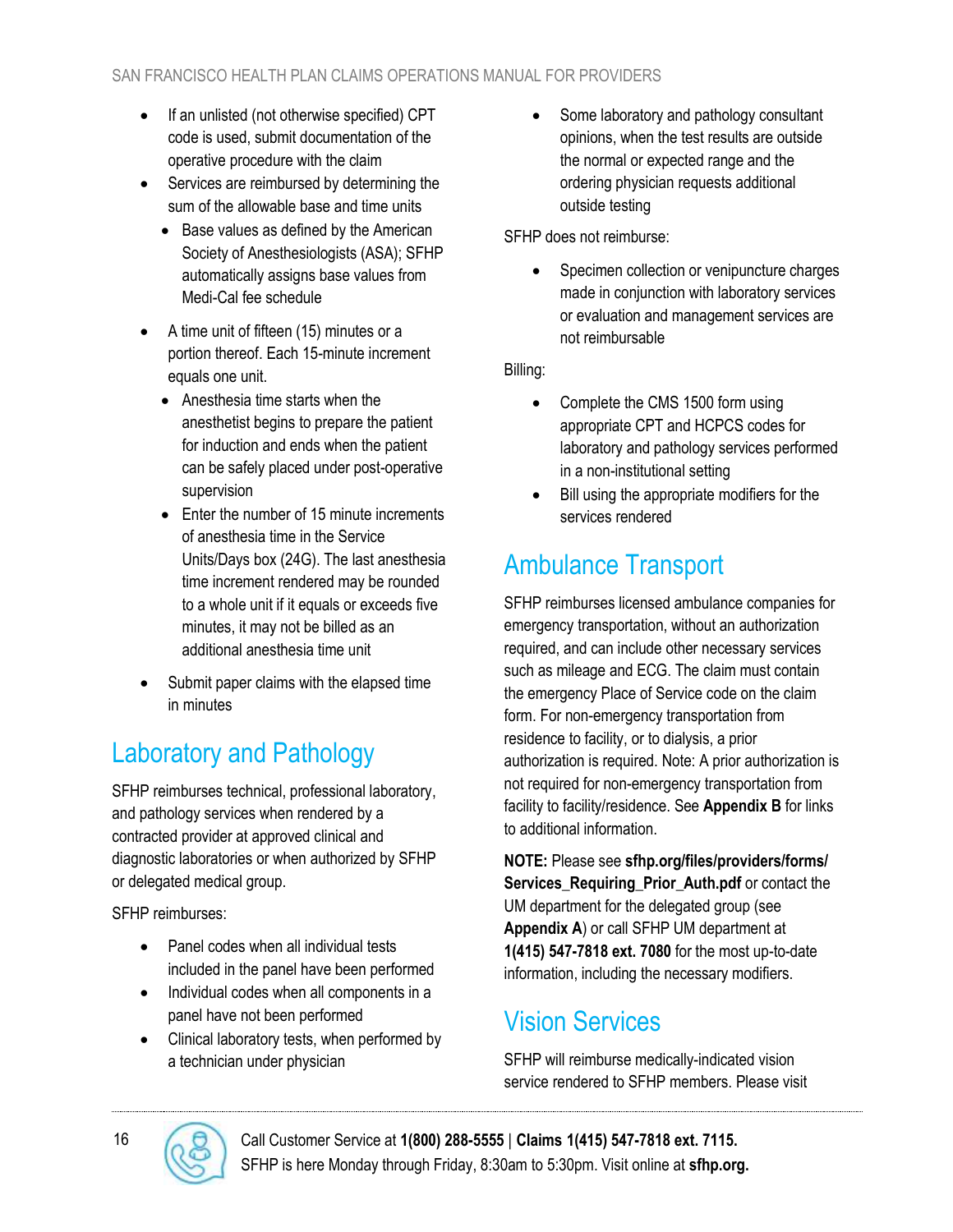**[sfhp.org](http://www.sfhp.org/)** to determine if a prior authorization for medically-indicated vision services is required. All other vision-related services should be billed directly to Vision Service Plan (VSP).

Additional billing information is available directly from Vision Service Plan (VSP) by calling **1(800) 216-6248.**

#### <span id="page-16-0"></span>Inpatient Services

SFHP reimburses inpatient care, subject to authorization and notification requirements. Authorizations are based on medical necessity and covered services, contingent upon a member's eligibility, and are not a guarantee of payment. The provider is responsible for verifying a member's eligibility on the dates of services.

For members assigned to the UCSF medical group, please submit an authorization request for inpatient admission within 24 hours or by 5:00pm the next business day. To submit an authorization request for inpatient admissions, please fax a facesheet to **1(415) 547-7822.** Authorization requests for Inpatient Admissions are processed via Expedited Concurrent Review. If you have additional questions, please contact SFHP UM Department at **1(415) 547-7818 ext. 7080.**

For members assigned to SFN and CLN, please submit an authorization request for inpatient admission within 24 hours or by 5:00pm the next business day if the member is admitted to any hospital except Zuckerberg San Francisco General Hospital and Trauma Center. An authorization is NOT required for emergency pre-stabilization services delivered in an emergency department or ambulance setting.

SFHP requires non-contracted hospitals to notify SFHP within 24 hours, or, if the notification period ends on a weekend or holiday, by 5:00pm the next business day. SFHP does not deny authorization requests for medically necessary post-stabilization services. If SFHP is notified after the 24 hour or next business day period, while the patient is still hospitalized, SFHP may deny non-medically necessary care from the point SFHP is able to assume responsibility of care or transfer member to a contracted hospital. Any claim submitted by a non-contracted hospital is subject to a retrospective review and audit for medically necessity and appropriate billing.

SFHP does reimburse for authorized Administrative Days when correct Revenue Codes are used per Medi-Cal guidelines and [rates.](https://files.medi-cal.ca.gov/pubsdoco/Rates/rates_range_display.asp)

#### <span id="page-16-1"></span>Admission Date

The admission date determines all inpatient reimbursement terms. When admission dates bridge contract effective dates, the contracted rate will be applied to those dates on or after the contract effective date.

Determination of inpatient status occurs at the date and time the admitting physician writes the order to admit the member to inpatient status and when the member's clinical status meets SFHP's criteria for inpatient care.

#### <span id="page-16-2"></span>Membership Date

No reimbursement will be made after a SFHP member terminates membership with the San Francisco Health Plan, even if the member is an inpatient in the hospital on the date of termination.

SFHP reimburses inpatient care (except for Organ Tissue Procurement and Factor 8) based on the Medi-Cal APRDRG pricing methodology when prior authorization is approved and when notified within appropriate timeframes. All services provided within 24 hours of an inpatient admission that are related to the principal diagnosis are included in the inpatient per diem reimbursement. Reimbursement includes:

- Operating room services
- Recovery room services
- Ancillary services
- Room and board



**[Secure Provider Website:](https://sfhpprovider.healthtrioconnect.com/app/index.page?)** Verify eligibility and PCP for any date of service. See the status of your claims and submit Prior-Authorization requests through our **[Provider Portal.](https://sfhpprovider.healthtrioconnect.com/app/index.page?)** 17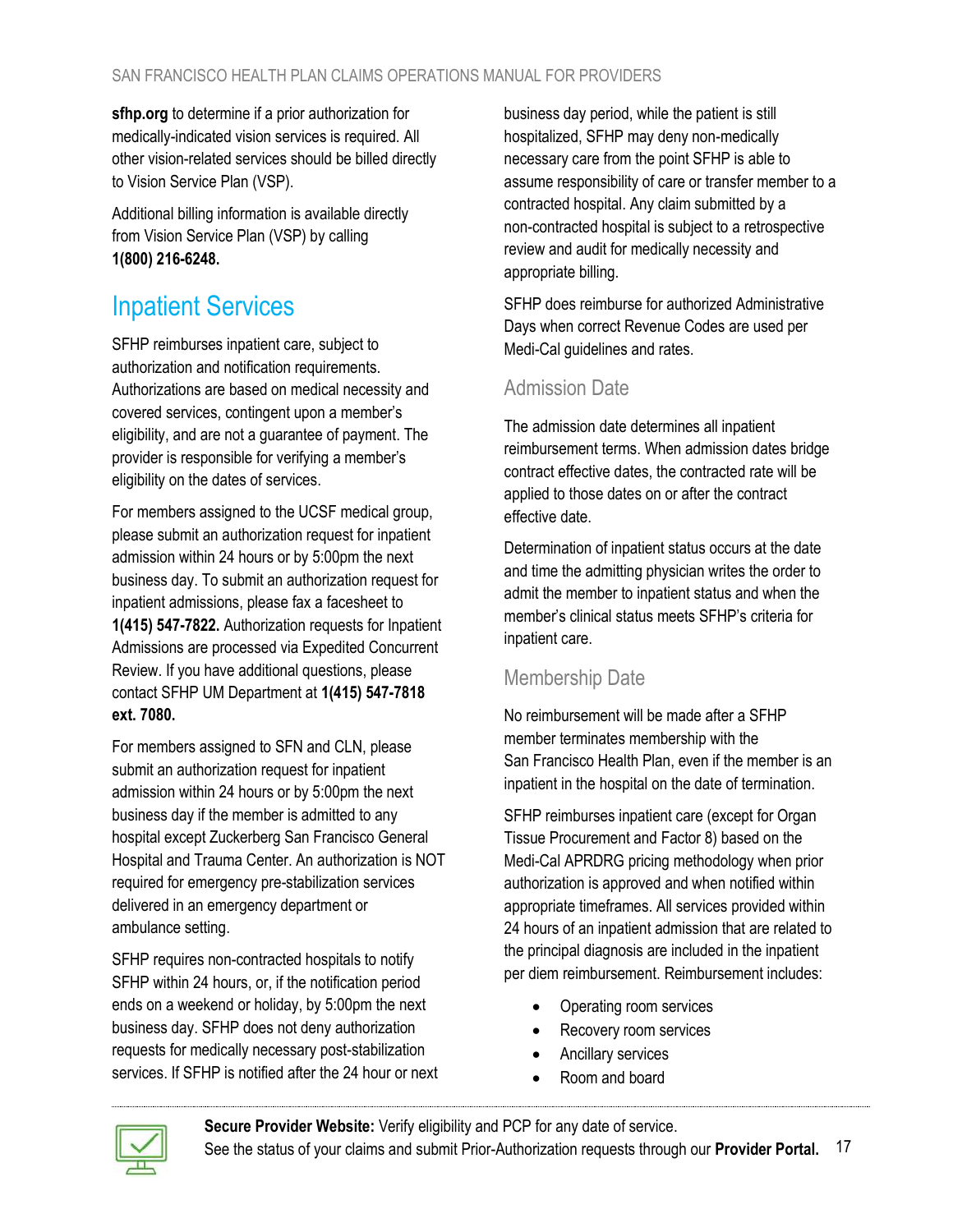- Nursing care
- Supplies and therapeutic items (drugs and biologicals)
- Appliances and equipment
- Diagnostic services

SFHP does not separately reimburse:

- Blood or blood products associated with surgery
- Personal services, telephone calls, televisions, and guest trays

#### <span id="page-17-0"></span>**Billing**

Complete the Electronic Data Information (EDI) 837 Institutional claim file or UB04 claim form using the appropriate inpatient services revenue codes and diagnosis codes. All professional services should be billed within an EDI 837 Professional claim file or on a CMS 1500 claim form using the appropriate CPT/HCPCS and diagnosis codes.

#### <span id="page-17-1"></span>Compensation Conditions

Compensation shall be on a fee-for-service basis; providers shall be paid the rates pursuant to the Medical Group contract or negotiated rate. Reimbursement shall be based exclusively on medically necessary services and authorization. One per diem is payable for each:

- Member who occupies a bed in the hospital at 12:00am midnight
- Member admitted and discharged during the same day, provided that such admission and discharge are not within 24 hours of a prior discharge
- Mother and newborn child (children) when both mother and newborn child (children) are in the hospital on the same day, unless the child (children) is in the neonatal intensive care unit

**NOTE:** All Inpatient claims received at SFHP are paid based on Medi-Cal's APRDRG pricing methodology.

# <span id="page-17-2"></span>Facility Outpatient Billing

Prior notification by the hospital to SFHP or the designated Medical Groups is required for all facility outpatient services.

Complete the [EDI 837 Institutional claim file or UB 04](#page-28-1) [claim](#page-28-1) form using the appropriate outpatient facility HCPCS codes and diagnosis codes. If applicable, enter the authorization number in box 63. Professional services should be billed within an EDI [837 Professional claim file or on a CMS](#page-28-1) 1500 [claim form](#page-28-1) using the appropriate CPT/HCPCS and diagnosis codes.

#### <span id="page-17-3"></span>Medical Supply Billing Requirements

Please submit medical supply claims as a paper claim via mail. The medical supply billing requirements, impact Durable Medical Equipment (DME) and Pharmacy providers, include:

- HCPCS Level II codes are required for all disposable and incontinence medical supplies
- A Universal Product Number (UPN) is required for all contracted items
- Only product identification numbers listed in the Medi-Cal provider manual under "UPN" will be acceptable for billing purposes
- Invoice should include item description, manufacturer name, model number, catalog number, manufacturer suggested retail price (MSRP), if applicable, and any taxes paid for reimbursement purposes based on Medi-Cal's taxable codes table
- Itemization of miscellaneous supply codes, etc

#### <span id="page-17-4"></span>Emergency Room Services

SFHP reimburses emergency room (ER) services when a member reasonably believes an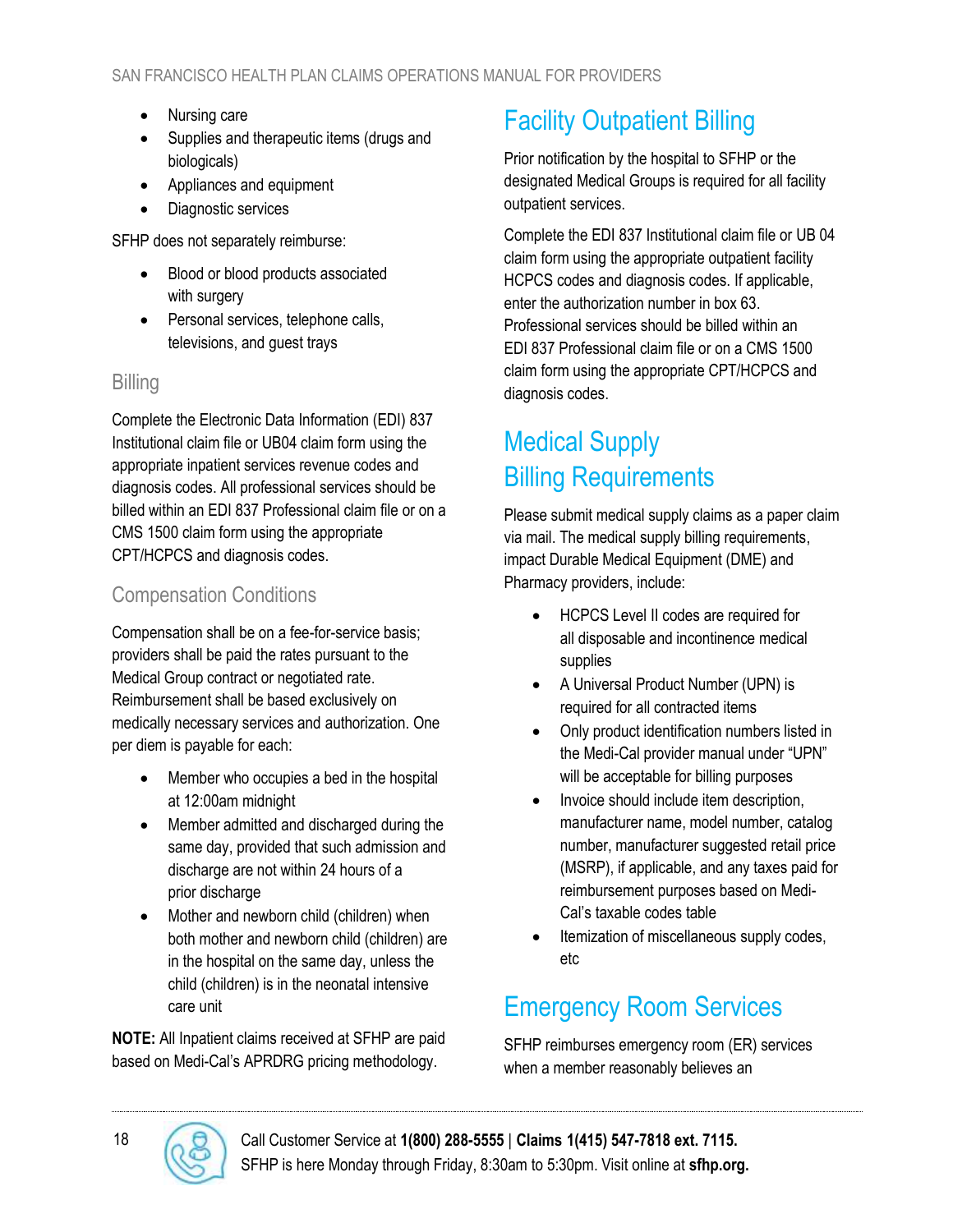emergency/urgent-emergent medical condition exists and that this belief is reasonable given the member's age, personality, education, background, and other similar factors.

ER care is reimbursed on a fee-for-service basis and includes all facility services directly related to the services provided as part of the emergency room care (i.e., transportation pharmacy, ancillary, and supplies).

ER care is a covered benefit, regardless of network. The member's emergency room co-payment is waived when emergency care results in an inpatient admission. Emergency care that precedes an inpatient admission is included in the contracted inpatient payment rate and terms.

Complete the EDI 837 Institutional claim file or UB 04 claim form using the appropriate Revenue Codes representing the emergency room facility charges. Complete the EDI 837 Professional claim file or CMS 1500 claim form using the appropriate Place of Service (POS) code representing that the professional services were rendered in the emergency room facility. All surgical procedures performed in the emergency room must be billed using the appropriate CPT and HCPCS codes. For more information on where to submit emergency room service claims, please see **[Claims Contact](#page-4-1)  [Information.](#page-4-1)**

For EDI information **[click here](#page-28-1)** or documentation can be found at the link below:

**[sfhp.org/providers/our-network/edi/](https://www.sfhp.org/providers/our-network/edi/)**

#### <span id="page-18-0"></span>Immunizations

#### <span id="page-18-1"></span>Federal Vaccines for Children (VFC)

The Federal Vaccines for Children (VFC) program supplies free vaccines to Medi-Cal enrolled physicians. Every Medi-Cal-eligible child younger than 19 years of age may receive vaccines supplied by the VFC program. To participate, providers must enroll in VFC even if already enrolled with Medi-Cal or the Child Health and Disability Prevention (CHDP) Program. Immunization services must be billed using the appropriate CPT code. For additional information regarding VFC please refer to **[medi-cal.ca.gov](http://www.medi-cal.ca.gov/)** for the most up-to-date information.

#### <span id="page-18-2"></span>CPT Codes with Modifier-SL (State Supplied Vaccine)

Providers must use a VFC-provided vaccine when available, and use modifier-SL with the CPT code to bill for these immunizations. VFC providers who bill modifier-SL with the CPT codes will be reimbursed only the Medi-Cal VFC program administration fee.

**NOTE:** Medi-Cal providers who are not VFC providers cannot use modifier-SL because this service is available only for VFC providers.

Providers are required to bill using a modifier-SK with the CPT-4 codes if the recipient is at high risk for the disease or condition for which the immune globulin/vaccines/toxoid is given. Providers are required to document in the recipient's medical record the medical reason why the recipient is "high risk" for the disease or condition for which the injection was administered. Providers are no longer required to submit the reason for high risk on the claim, but must do so on the medical record. Please refer to: **[medi-cal.ca.gov](http://www.medi-cal.ca.gov/)** for additional information.

#### <span id="page-18-3"></span>Non VFC Vaccines

Healthy Workers HMO members do not qualify for the VFC program. Please send your claims to SFHP.

For Medi-Cal SFHP will cover some vaccine serums that do not fall under VFC either administered by the PCP or rendered in the ER, see Medi-Cal guidelines for specific reimbursement information.

#### <span id="page-18-4"></span>Duplicate Billings

Identical services billed for the same date of service are considered duplicate billings, and only one service will be reimbursed. SFHP uses the following

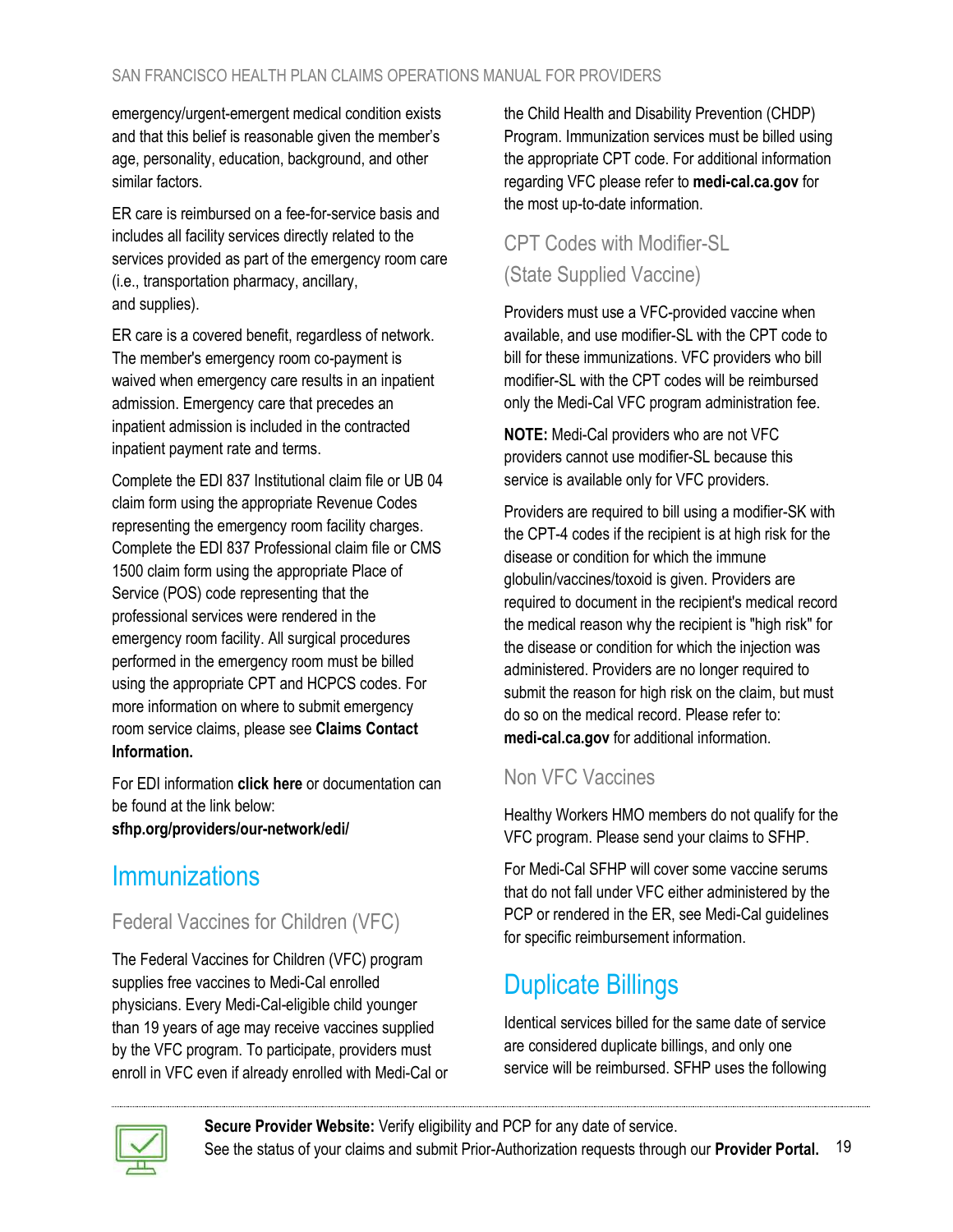fields to identify Provider rendering services duplicate billing: member ID, dates of service, service codes, and modifiers. If you are billing for multiple procedures or visits on the same date of service, ensure to include the appropriate modifiers, rendering provider NPI, and supporting documentation. For more information on how to bill for multiple procedures or visits, see the **[Multiple Procedures or](#page-12-0)  Visits** [section.](#page-12-0) If you feel your claim was incorrectly denied for duplication, please contact Provider Relations, **[provider.relations@sfhp.org,](mailto:provider.relations@sfhp.org)** who will research the claim denial.

### <span id="page-19-0"></span>SFHP Covered Benefits

For the most up-to-date information on covered benefits, by line of business, refer to the Evidence of Coverage available at **[sfhp.org.](http://www.sfhp.org/)**

# <span id="page-19-1"></span>Services Covered by **Other Entities**

When a member qualifies for services that are carved out of the Plan coverage and may be covered through another entity, San Francisco Health Plan requires the remittance advice from the other entity before considering reimbursement. Examples of these entities include, but are not limited to:

- Non-Specialty Mental Health and Behavioral Health Treatment (BHT)-covered by Beacon Health Strategies
- California Children's Services Services are reimbursed through CCS
- Golden Gate Regional Center
- Dental Services Services provided through Denti-Cal
- Vision Services, including refraction Service are reimbursed through VSP
- Most Major Organ transplants Members are disenrolled to Fee-for-Service Medi-Cal
- Long Term Care (LTC) SFHP covers the month of and the month following admission;

members are then disenrolled to Fee-for-Service Medi-Cal

• Specialty and Inpatient Mental health services — services provided through SF County Mental Health

Below is the contact information for services covered by other entities by Lines of Business:

# **Medi-Cal**

| <b>Non-Specialty</b><br><b>Mental Health</b> | <b>Beacon Health Strategies</b><br>Members Line: 1(855) 371-8117<br>Website: provider.beaconhs.com |
|----------------------------------------------|----------------------------------------------------------------------------------------------------|
| <b>Autism</b><br><b>Services</b>             | <b>Beacon Autism Services Group</b><br>1(855) 834-5654                                             |
| <b>Specialty</b><br><b>Mental Health</b>     | <b>San Francisco</b><br><b>Behavioral Health Services</b><br>1(888) 246-3333                       |
| <b>NSMH or SMH</b>                           | *Providers can use screening tool to help assess if                                                |
| <b>Vision</b>                                | <b>VSP</b><br>1(800) 877-7195                                                                      |
| <b>Dental</b>                                | Denti-Cal<br>Members:<br>1(800) 322-6384<br>Providers:<br>1(800) 423-0507                          |
| . .                                          | <b>SM</b>                                                                                          |

# **Healthy Workers HMÖ**

| <b>IHSS Employee</b><br><b>Questions</b> | 1(415) 243-4477                                                       |
|------------------------------------------|-----------------------------------------------------------------------|
| <b>Specialty Mental</b><br><b>Health</b> | San Francisco Behavioral<br><b>Health Services</b><br>1(888) 246-3333 |
| <b>Vision</b>                            | VSP<br>1(800) 877-7195                                                |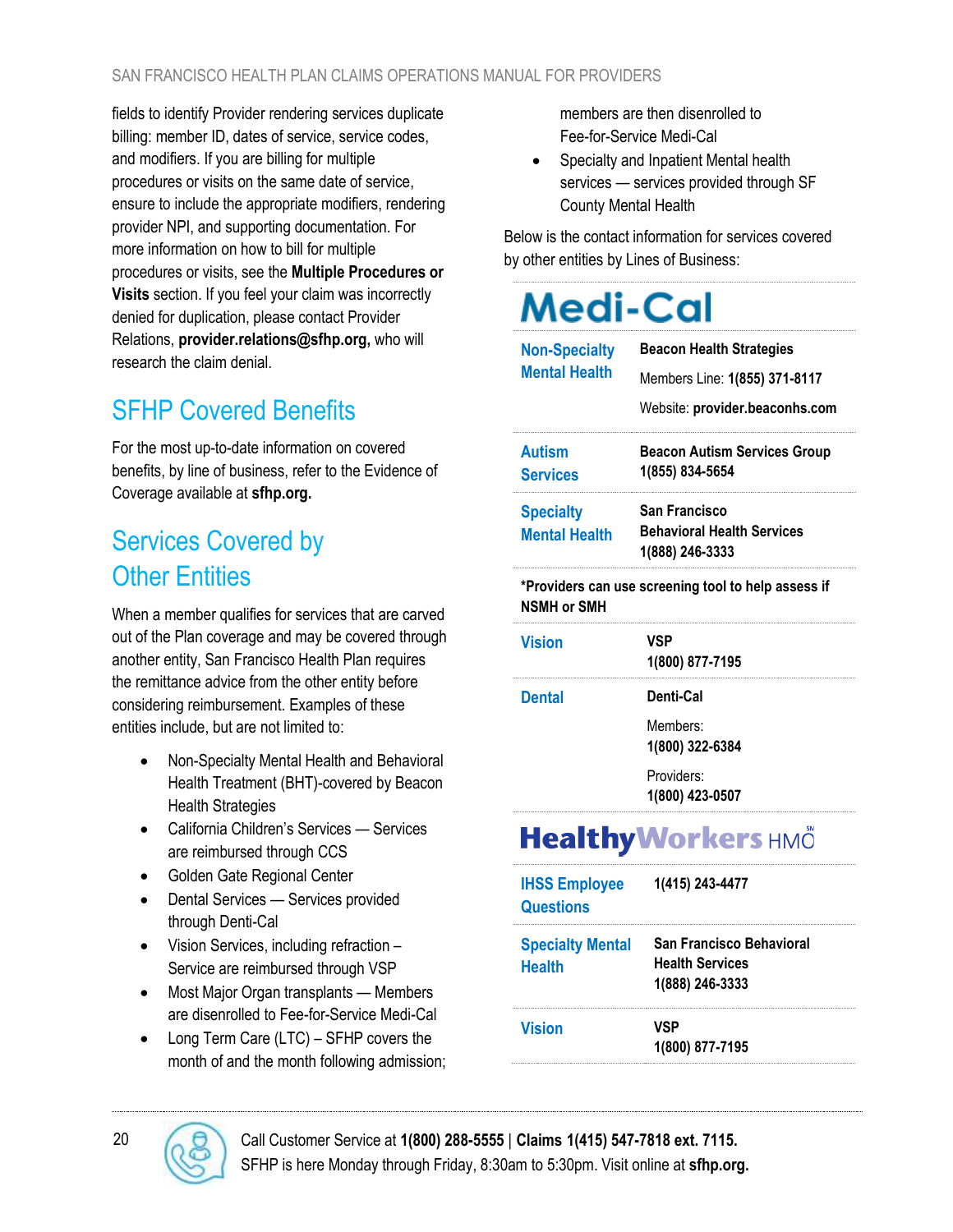| <b>Dental</b>                           | <b>Liberty Dental</b><br>1(888) 703-6999 |
|-----------------------------------------|------------------------------------------|
| <b>Medicare</b>                         |                                          |
| <b>Medicare</b>                         | 1(800) 633-4227                          |
| <b>Medicare HMO</b><br><b>Payment</b>   | 1(866) 227-9863                          |
| <b>Medicare for</b><br><b>Providers</b> | 1(916) 650-6552                          |

#### <span id="page-20-0"></span>Family Planning, Sensitive Services, and Diagnosis

For Medi-Cal members, prior authorization is not required for emergency services and family planning services, regardless of where services are received. Family Planning services are services to temporarily or permanently prevent or delay pregnancy and maintain sexual health, including, but not limited to:

- Contraceptive pills, devices, and supplies, including health education and counseling, to make informed choices regarding contraceptives
- Physical examinations related to family planning
- Laboratory tests related to decision-making process for choice of contraceptive management
- Diagnosis and treatment of sexually transmitted diseases
- **Sterilization**
- Abortion
- Follow up care for complications associated with contraceptive methods provided or prescribed
- Screening, testing, and counseling for HIV; and
- Pregnancy testing and counseling

Prior Authorization requirement is waived for basic prenatal care, OB/GYNs, and family medicine providers for routine and preventive care, preventive services, and a number of other services. However, these services must be received within medical group.

For sterilization services, the PM 330 consent form is required to process the claim for payment. Please attach the consent form to the claim and submit through the mail.

Healthy Workers HMO members are required to obtain all services from within the member's designated provider group and prior authorization may be required. You can find the most up-to-date prior authorization requirements on our website, under Providers at **[sfhp.org.](http://www.sfhp.org/)**

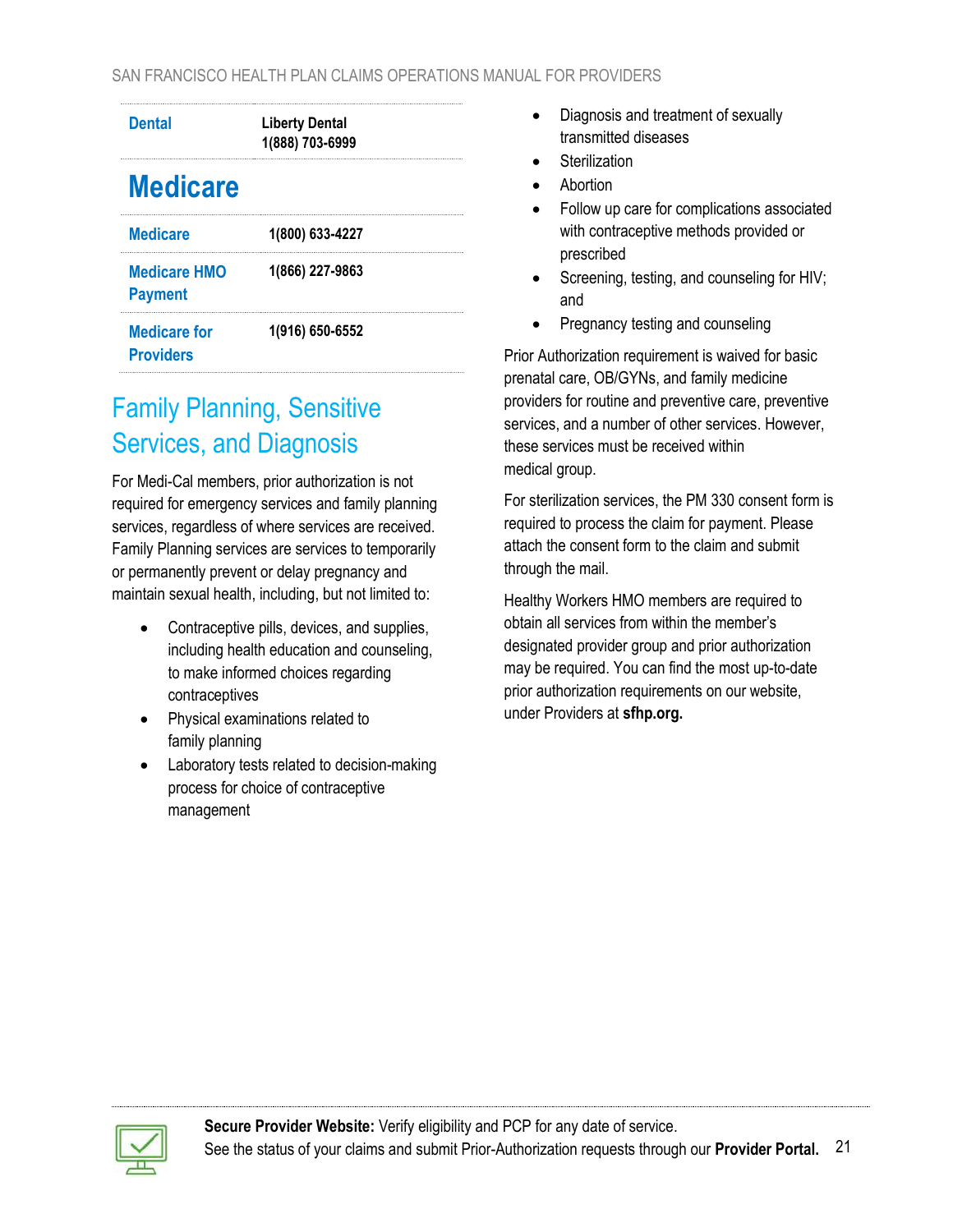# <span id="page-21-0"></span>Claim Status, Reconsiderations, Recoveries, and Denials

This section will provide you with steps to take if you need information on an open claim and how to request a review on a denied claim.

# <span id="page-21-1"></span>Claims Status Requests

Inquiries regarding claims, including "tracers", are welcome sixty (60) days after the initial claims submission. Duplicate claims submitted prior to sixty (60) days may cause delays in processing your claims. Claim status can be checked through the **[Provider Portal](https://sfhpprovider.healthtrioconnect.com/app/index.page?)** on our website at **[sfhp.org.](http://www.sfhp.org/)** Providers may contact the SFHP Claims department at **1(415) 547-7818 ext. 7115** or **[claims@sfhp.org](mailto:claims@sfhp.org)** to discuss concerns regarding claims submissions.

A request for reconsideration of the claim must be submitted within one (1) year from the date of the Remittance Advice (RA) on which the claim appeared as denied. Any errors on the original claim should be corrected at this time. Timeliness limits will apply if the appropriate follow-up time is not acknowledged. If it is determined that the claim was handled correctly based on the information and documentation received by SFHP, the provider will be advised of the proper procedure for further claim dispute. See **[Appendix B](#page-28-0)** for link to grievance information for SFHP.

# <span id="page-21-2"></span>Notice of Action Letters for Member Denials

San Francisco Health Plan and its delegated medical groups are responsible for notifying Medi-Cal and Healthy Workers HMO members of denials of payment on emergency and family planning claims. A Notice of Action letter is sent to the member on each emergency and family planning claim that is denied. The Notice of Action letter informs the member of a claim denial, including the reason for the denial and informs the member of their appeal rights.

# <span id="page-21-3"></span>Claim Recoveries

As a provider of Medi-Cal health care services and as a Knox-Keene licensed health care services plan for Medi-Cal and Healthy Workers HMO, SFHP follows State guidelines and regulations to provide quality and cost-effective service delivery to our members and providers. SFHP also follows guidelines set forth in the **California Code of Regulations, Title 22, Sections 50761, 53866,** to prove fiscal prudence and payment accuracy in reimbursements made to providers for services rendered.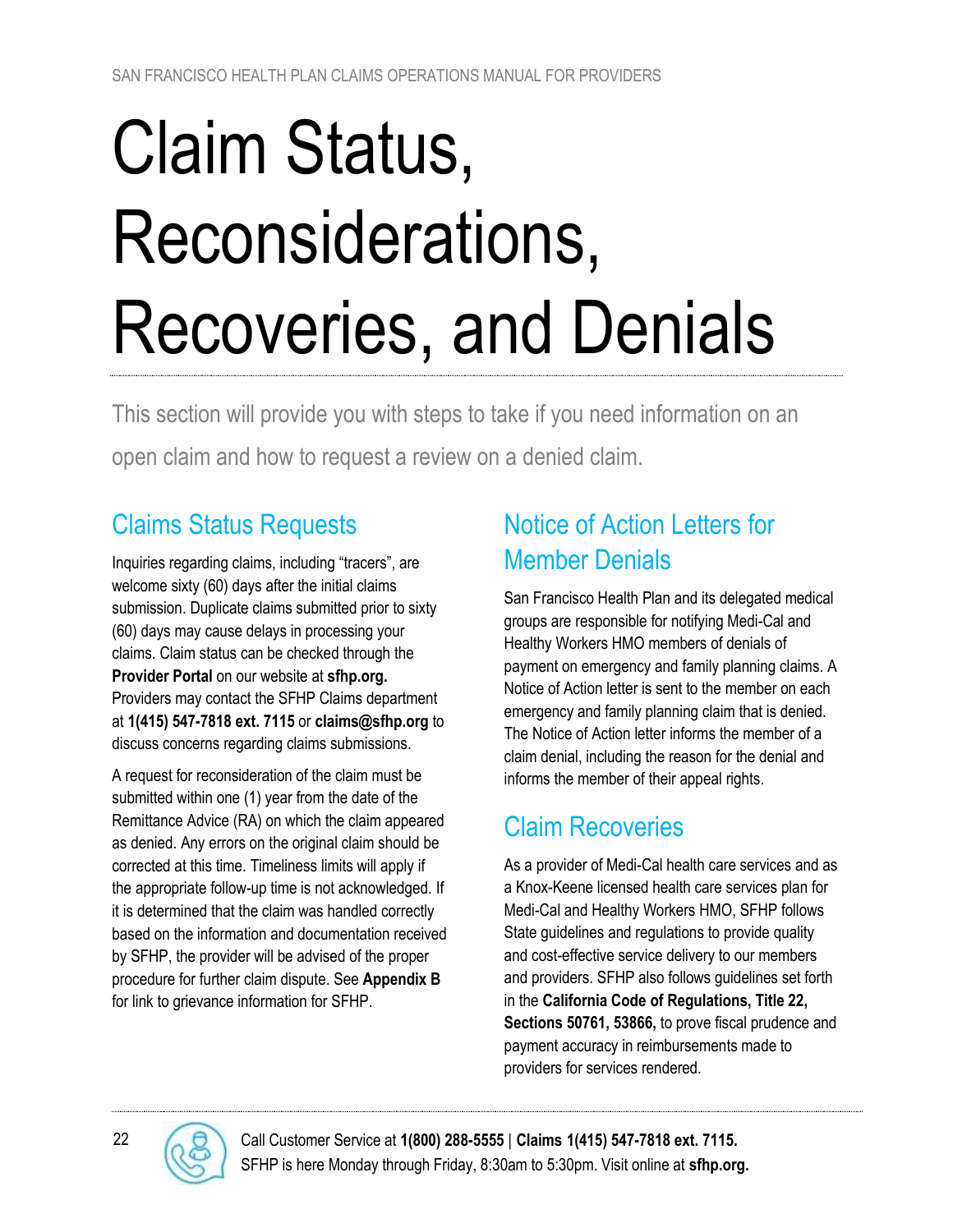When an overpayment is identified, either by San Francisco Health Plan or the provider's business office, we will recover the payments that were made in error by requesting via written request that the provider either issue a lump sum refund check payable to San Francisco Health Plan or authorize recoupment against future claims for the overpaid amount. Mail refund check or authorization to recoup to:

Authorization to recoup:

San Francisco Health Plan Attention: Claims PO Box 194247 San Francisco, CA 94119

#### Refunds:

San Francisco Health Plan Attention: Finance PO Box 194247 San Francisco, CA 94119

Per the letter sent to the Provider, SFHP requests the following information be provided with any overpayments submitted to SFHP:

- SFHP Member ID
- SFHP Member Date of Birth
- SFHP Claim ID(s)
- Overpayment Reason
- Primary Payer EOB, if applicable

In the situation where a letter was sent to the Provider regarding an overpayment, if no response is received by 30 days of issuance, the amount will be recouped against future claims.

If the Provider feels that a recovery of an overpayment initiated by SFHP was in error or if the Provider disagrees with the recovery of an overpayment, the Provider may file a dispute, see **[Provider Dispute Resolution](#page-22-0)** section.

# <span id="page-22-0"></span>Provider Dispute Resolutions (PDR)

SFHP offers a fair and cost-effective dispute resolution process to providers who are dissatisfied with a claim, billing, or contract decision. A Provider Dispute Resolution Request must be submitted in writing using the Provider Dispute Resolution Request Form, or by letter, clearly identifying what is being disputed and the expected outcome. Dispute requests must be submitted within 365 days of SFHP's most recent action regarding the disputed claim.

SFHP recommends that the following information be submitted with all dispute requests to help expedite the resolution process:

- A Complete SFHP Provider Dispute Resolution Request Form (Available on SFHP's website, **[sfhp.org/providers/provider-forms/](https://www.sfhp.org/providers/provider-forms/provider-disputes/) [provider-disputes/](https://www.sfhp.org/providers/provider-forms/provider-disputes/)**).
- **SFHP Original Claim Number**
- SFHP Member ID Number
- Reason for the dispute
- Applicable documentation, such as Medical Records, EOB, or Invoices.
- Contact name and Address for return correspondence

If SFHP does not receive enough information to identify the claim that is being disputed or to make a determination, an Amended Dispute may be requested. In order to ensure that a dispute is processed as quickly as possible, please submit all necessary information and documentation that may affect the outcome of the dispute as soon as possible.

Disputes must be submitted in writing to the following address:

San Francisco Health Plan Attention: Claims PO Box 194247 San Francisco, CA 94119

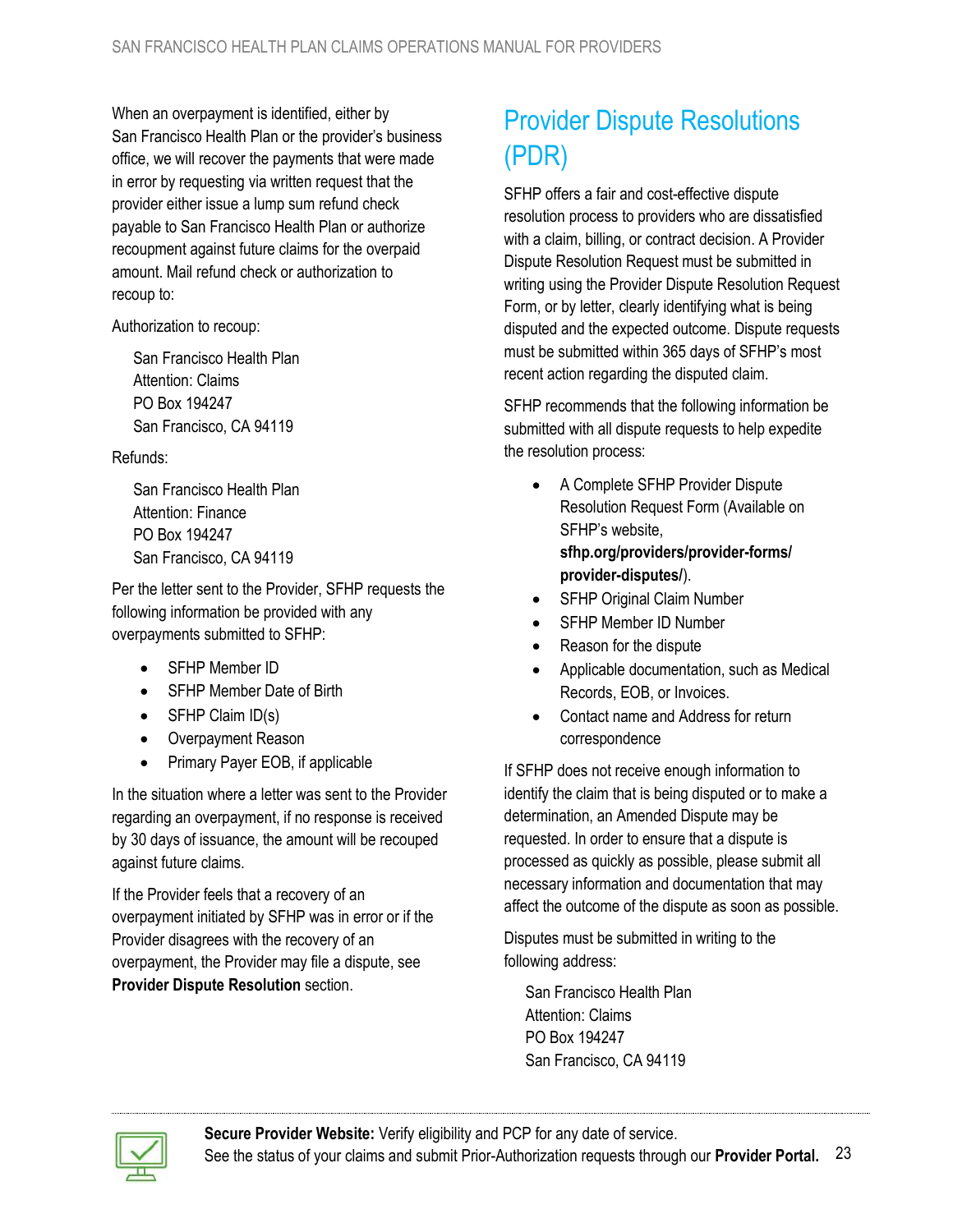SFHP will issue a written letter acknowledging the receipt of the dispute within 15 business days of the dispute's receipt. A written determination letter will be issued within 45 business days after receipt of the dispute.

SFHP recommends contacting our Claims or Provider Relations Departments before submitting a formal dispute, as some issues may be resolved over the phone. Please refer to **[Appendix](#page-24-0) A** for contact information.

# <span id="page-23-0"></span>Balance Billing

Participating providers are prohibited from balance billing any member for covered services on all lines of business, except Healthy Workers HMO, for which SFHP is financially responsible. However, other than specific requirements under Medi-Cal for dual eligibles, SFHP is not financially responsible for co-payments; therefore providers may bill the member for a co-payment.

San Francisco Health Plan complies with **California Code of Regulations, Title 22, section 53866,** which allows members to be balanced billed if they refuse to consent to be transferred to their home hospital for post-stabilization care. Please contact SFHP Utilization Management Department at **1(415) 547-7818 ext. 7080** to discuss discharge planning prior to balance billing a SFHP member for this purpose.

#### <span id="page-23-1"></span>Fraud, Waste, and Abuse

Health care fraud is defined as an intentional deception or misrepresentation that an individual or entity makes knowing that the deception or misrepresentation could result in some unauthorized benefit to the individual, entity, or some other party. Medi-Cal considers fraud to be "an intentional deception or misrepresentation made by a person with the knowledge that the deception could result in some unauthorized benefit to himself or some other person." Abuse may also result in unauthorized payments or benefits, but is considered to have occurred without the intent.

Common types of fraud within managed care include submission of false claims for services not performed, or for services different than those performed, denial of medically necessary services, deceptive enrollment practices, and receipt of services an individual is not entitled to receive.

If you suspect any fraud, waste, or abuse, please contact San Francisco Health Plan's Compliance Department at:

- Compliance hotline at: **1(800) 461-9330** or online at **[convercent.com/report](http://www.convercent.com/report)**
- Compliance Officer at: **1(415) 615-4217** or
- Email: **[compliance@sfhp.org](mailto:compliance@sfhp.org)**

#### <span id="page-23-2"></span>Claims Department

If there is suspected fraud, the SFHP Compliance Officer and representatives from the Claims department will follow proper procedures, using an established auditing tool, to investigate the suspected fraud and take corrective action. The Compliance Officer will keep a written record of all random audits performed on claims and any employee reports of non-compliance or fraudulent provider conduct.

#### <span id="page-23-3"></span>Compliance Department

The Compliance Department is responsible for the Compliance Program and related policies and procedures. The Compliance Officer is responsible for investigating all allegations for fraud, privacy, and security breaches, and working in collaboration with other SFHP departments. If necessary, the Compliance Officer submits the mandated reports regarding breaches, fraud, and abuse cases to State and Federal agencies.

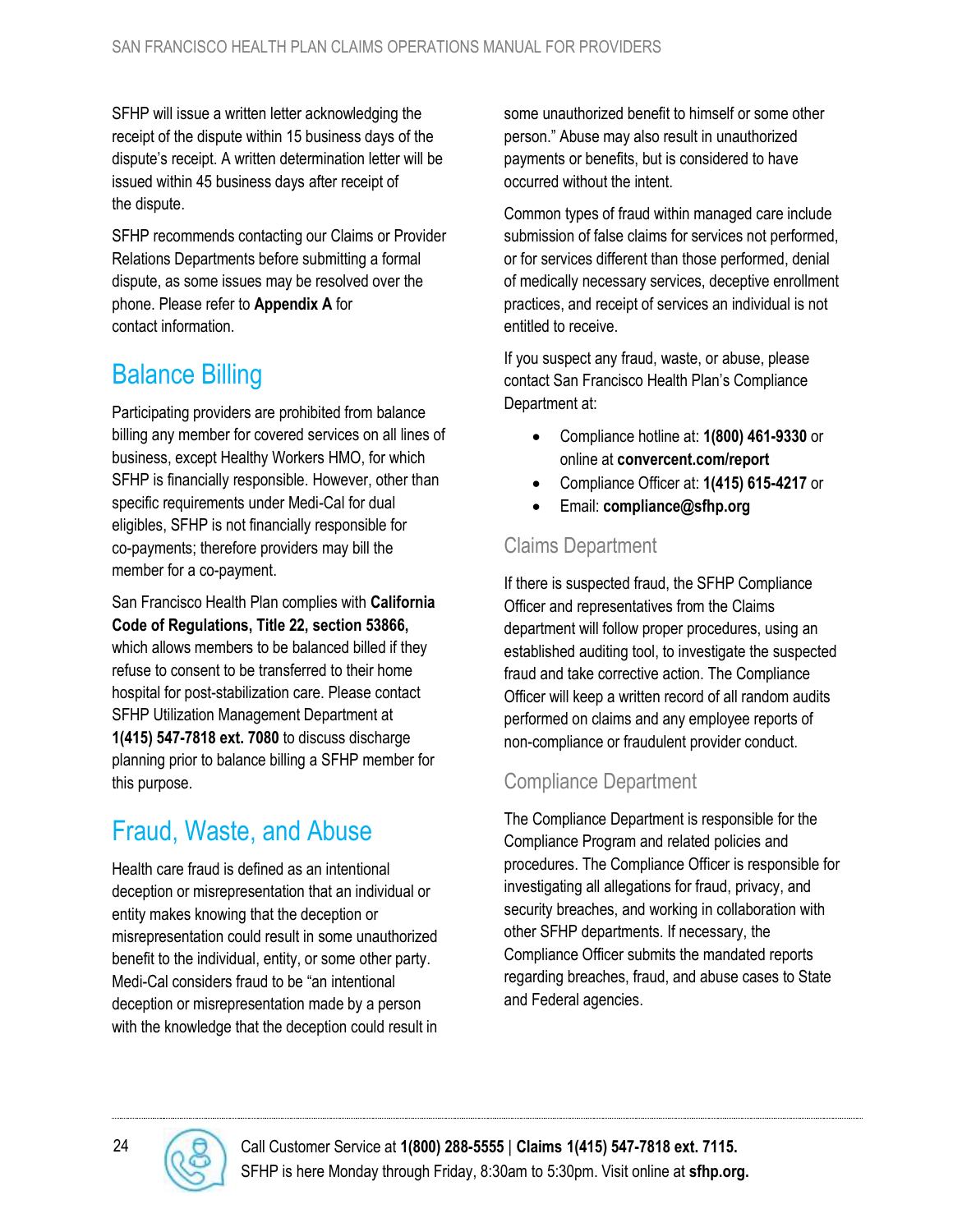# <span id="page-24-0"></span>Appendix A

# <span id="page-24-1"></span>SFHP Contact Information

| <b>Questions About</b>                   | <b>Who to Call?</b>                                                   | <b>Tools to Use</b>                                  |
|------------------------------------------|-----------------------------------------------------------------------|------------------------------------------------------|
| <b>Member Eligibility</b>                | <b>Customer Service</b><br>1(800) 288-5555 or 1(415) 547-7800         | <b>Provider Portal</b><br>sfhp.org                   |
|                                          |                                                                       | <b>Interactive Voice Response</b><br>1(415) 547-7810 |
| <b>Authorizations</b>                    | <b>Utilization Management Department</b><br>1(415) 547-7818 ext. 7080 | <b>Provider Portal</b><br>sfhp.org                   |
| <b>Claims</b>                            | <b>Claims Department</b><br>1(415) 547-7818 ext. 7115                 | <b>Provider Portal</b><br>sfhp.org                   |
| <b>Provider Portal</b>                   | <b>Provider Relations</b><br>1(415) 547-7818 ext. 7084                | provider.relations@sfhp.org                          |
| <b>Provider Disputes</b>                 | <b>Claims Department</b><br>1(415) 547-7818 ext. 7115                 |                                                      |
| <b>Authorization Appeals</b>             | <b>Customer Service</b><br>1(800) 288-5555 or 1(415) 547-7800         |                                                      |
| <b>Remittance Advice</b>                 | <b>Claims Department</b><br>1(415) 547-7818 ext. 7115                 | <b>Provider Portal</b><br>sfhp.org                   |
| <b>Privacy and Security Breaches</b>     | <b>Compliance Department</b><br>1(415) 615-4217                       | Compliance@sfhp.org                                  |
| <b>Potential Fraud, Waste, and Abuse</b> | <b>Compliance Department</b><br>1(800) 461-9330                       | Convercent.com/report                                |

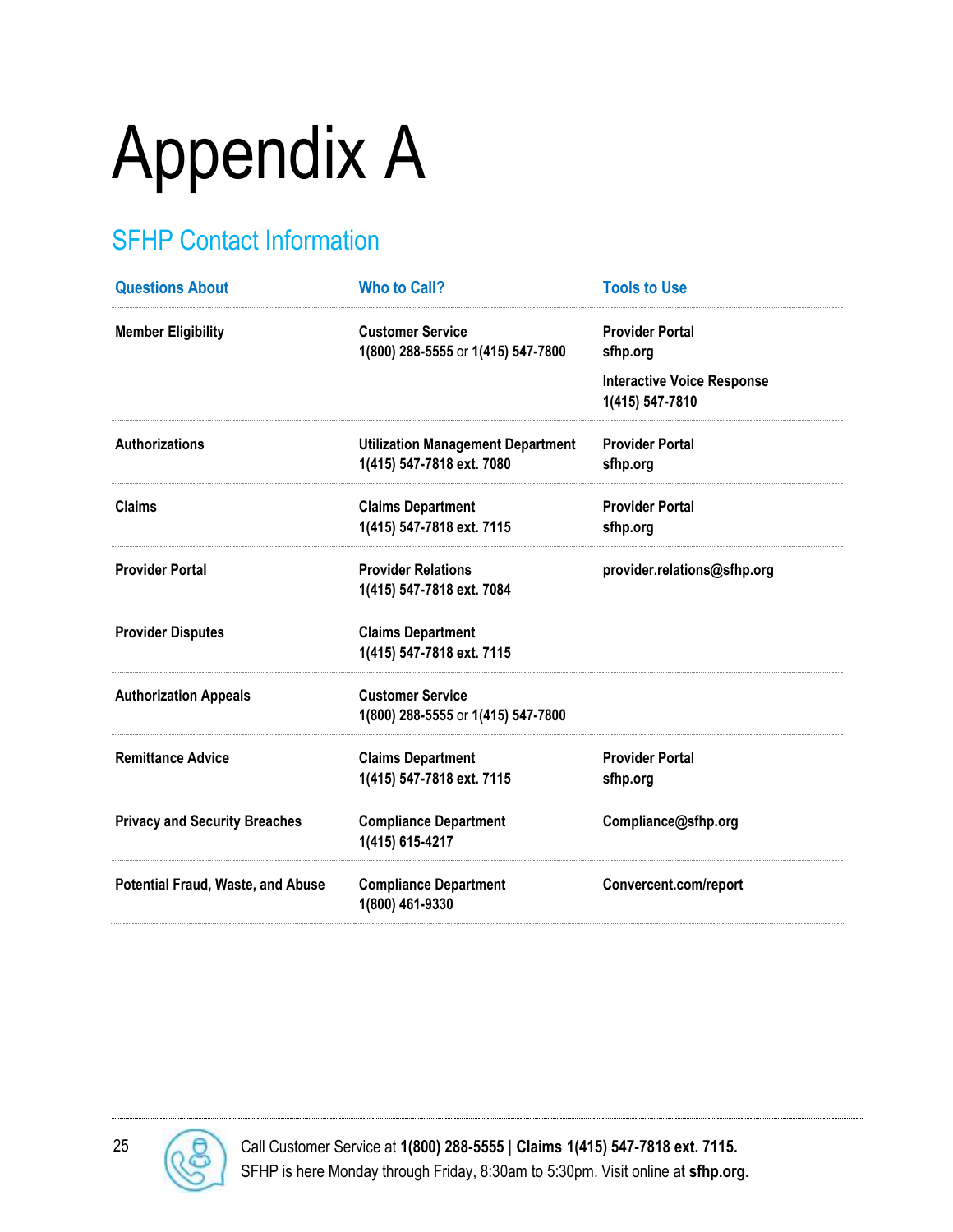# <span id="page-25-0"></span>Medical Group Prior Authorization and Claims Matrix

| <b>Patient's</b><br><b>Medical</b><br><b>Network</b> | <b>Who processes claims?</b>                                                                                                                                                                                                                                                                                                                                                                                              | <b>Who makes UM decisions?</b>                                                       | <b>Member</b><br><b>Grievance Line</b> |
|------------------------------------------------------|---------------------------------------------------------------------------------------------------------------------------------------------------------------------------------------------------------------------------------------------------------------------------------------------------------------------------------------------------------------------------------------------------------------------------|--------------------------------------------------------------------------------------|----------------------------------------|
| <b>BTP</b><br>BROWN & I OI<br><b>PHYSICIANS</b>      | Professional: BTP<br>Phone 1(415) 972-6000<br>Mail claims to:<br><b>BTP Claims</b><br>PO Box 72710<br>Oakland, CA 94612-8910<br>Facility & DME: SFHP<br>Phone 1(415) 547-7818 ext. 7115<br>Mail claims to:<br><b>SFHP Claims</b><br>PO Box 194247<br>San Francisco, CA 94119                                                                                                                                              | All UM decisions: BTP<br>Phone 1(415) 972-6002<br>Fax 1(415) 972-6011                | 1(415) 547-7800                        |
| <b>CCHCA</b>                                         | Professional, Non-Emergency<br>Transportation: NEMS MSO<br>Phone 1(415) 352-5186, option 2<br>Fax 1(866) 930-2290<br>Mail claims to:<br><b>CCHCA Claims Department</b><br>PO Box 2118<br>San Leandro, CA 94577<br>Facility, DME, Emergency Transportation:<br><b>CCHP</b><br>Phone 1(415) 955-8800<br>Fax 1(415) 955-8812<br>Mail claims to:<br><b>CCHP Claims</b><br>445 Grant Ave, Suite 700<br>San Francisco, CA 94108 | All UM decisions: NEMS MSO<br>Phone 1(415) 352-5186, option 1<br>Fax 1(415) 398-2895 | 1(415) 547-7800                        |

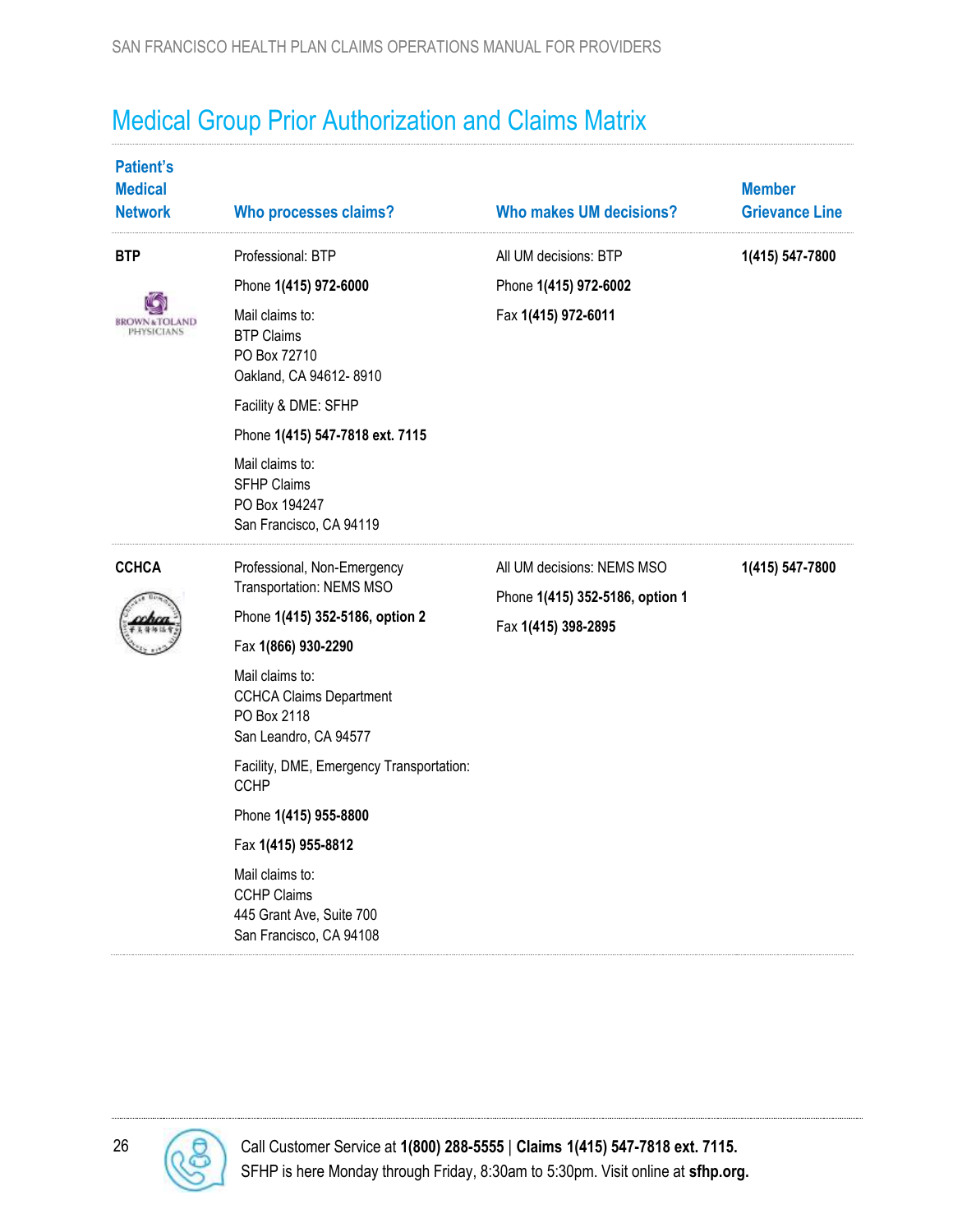| <b>Patient's</b><br><b>Medical</b><br><b>Network</b> | <b>Who processes claims?</b>                                                                                                                                                                                                                                                | <b>Who makes UM decisions?</b>                                                                                                                   | <b>Member</b><br><b>Grievance Line</b> |
|------------------------------------------------------|-----------------------------------------------------------------------------------------------------------------------------------------------------------------------------------------------------------------------------------------------------------------------------|--------------------------------------------------------------------------------------------------------------------------------------------------|----------------------------------------|
| <b>SFN</b><br><b>CLN</b>                             | All claims: SFHP<br>Phone 1(415) 547-7818 ext. 7115<br>Mail claims to:<br><b>SFHP Claims</b><br>PO Box 194247<br>San Francisco, CA 94119                                                                                                                                    | All UM decisions: SFHP<br>Phone 1(415) 547-7818 ext. 400<br>Outpatient Fax: 1(415) 357-1292<br>Inpatient Fax: 1(415) 547-7822                    | 1(415) 547-7800                        |
| <b>HILL</b><br>Physicians                            | Professional: HILL<br>Phone 1(800) 445-5747<br>Mail claims to:<br><b>Hill Claims</b><br>PO Box 8001<br>Park Ridge, IL 60068<br>Facility & DME: SFHP<br>Phone 1(415) 547-7818 ext. 7115<br>Mail claims to:<br><b>SFHP Claims</b><br>PO Box 194247<br>San Francisco, CA 94119 | All UM decisions: HILL<br>Phone 1(800) 445-5747<br><b>UM/Authorizations Fax:</b><br>1(925) 820-4311<br>Inpatient Face Sheets:<br>1(925) 362-6577 | 1(415) 547-7800                        |
| <b>JAD</b>                                           | All Claims: CCHP<br>Phone 1(415) 955-8800<br>Fax 1(415) 955-8812<br>Mail claims to:<br><b>CCHP Claims</b><br>445 Grant Ave, Suite 700<br>San Francisco, CA 94108                                                                                                            | All UM Decisions: CCHP<br>Phone 1(877) 208-4959<br>Fax 1(415) 398-3669                                                                           | 1(415) 547-7800                        |
| <b>KSR</b><br>KAISER<br>PERMANENTE.                  | All claims: Kaiser<br>Member Services 1(800) 390-3510<br>Mail claims to:<br>Kaiser Claims<br>2425 Geary Blvd<br>San Francisco, CA 94115                                                                                                                                     | All UM decisions: Kaiser<br>Phone 1(415) 833-2801<br>Fax 1(415) 833-2657                                                                         | 1(800) 464-4000                        |



**[Secure Provider Website:](https://sfhpprovider.healthtrioconnect.com/app/index.page?)** Verify eligibility and PCP for any date of service. See the status of your claims and submit Prior-Authorization requests through our **[Provider Portal.](https://sfhpprovider.healthtrioconnect.com/app/index.page?)** 27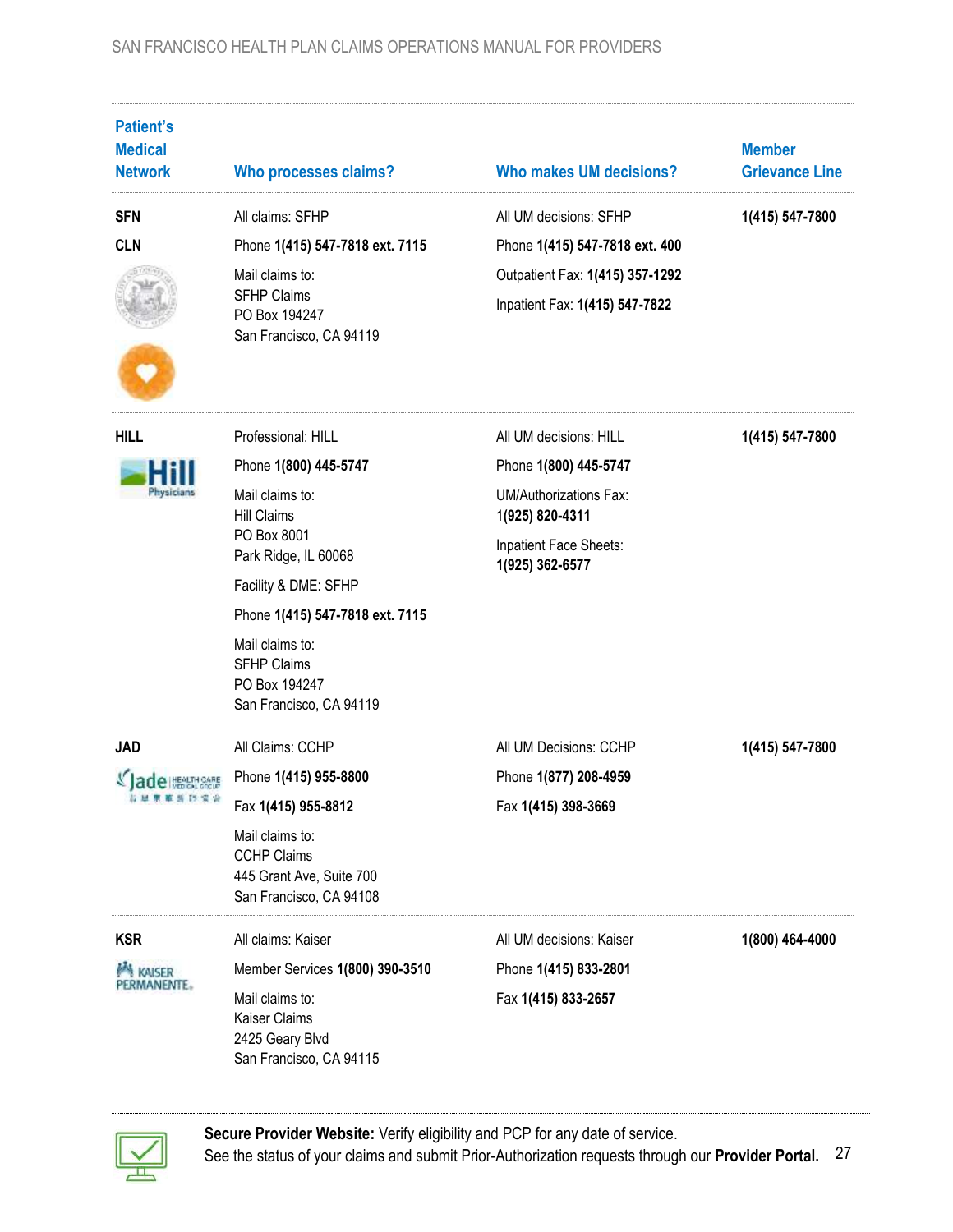| <b>Patient's</b><br><b>Medical</b><br><b>Network</b> | <b>Who processes claims?</b>                                                                                                                                                       | Who makes UM decisions?                                                                                                       | <b>Member</b><br><b>Grievance Line</b> |
|------------------------------------------------------|------------------------------------------------------------------------------------------------------------------------------------------------------------------------------------|-------------------------------------------------------------------------------------------------------------------------------|----------------------------------------|
| <b>NEMS</b>                                          | All claims: NEMS MSO<br>Phone 1(415) 352-5186, Option 2<br>Fax 1(866) 930-2290<br>Mail claims to:<br><b>NEMS MSO</b><br>2171 Junipero Serra Blvd, Suite 600<br>Daly City, CA 94014 | All UM decisions: NEMS MSO<br>Phone 1(415) 352-5186, Option 1<br>Fax 1(415) 398-2895                                          | 1(415) 547-7800                        |
| <b>NMS (NEMS</b><br>with SFHN)                       | All claims: NEMS MSO<br>Phone 1(415) 352-5186, Option 2<br>Fax 1(866) 930-2290<br>Mail claims to:<br><b>NEMS MSO</b><br>2171 Junipero Serra Blvd, Suite 600<br>Daly City, CA 94014 | All UM decisions: NEMS MSO<br>Phone 1(415) 352-5186, Option 1<br>Fax 1(415) 398-2895                                          | 1(415) 547-7800                        |
| <b>UCS</b><br><b>Ran Francisco</b>                   | All claims: SFHP<br>Phone 1(415) 547-7818 ext. 7115<br>Mail claims to:<br><b>SFHP Claims</b><br>PO Box 194247<br>San Francisco, CA 94119                                           | All UM decisions: SFHP<br>Phone 1(415) 547-7818 ext. 400<br>Outpatient Fax: 1(415) 357-1292<br>Inpatient Fax: 1(415) 547-7822 | 1(415) 547-7800                        |

#### <span id="page-27-0"></span>Non-Specialty Mental Health Benefit Managed by Beacon Health Strategies

| <b>All Networks</b><br>except Kaiser | All claims: Beacon                                                                   | All screening/UM: Beacon | 1(855) 371-8117 |
|--------------------------------------|--------------------------------------------------------------------------------------|--------------------------|-----------------|
|                                      | Phone 1(855) 371-8117                                                                | Phone 1(855) 371-8117    |                 |
|                                      | Mail claims to:<br>Beacon Claims<br>5665 Plaza Drive, Suite 400<br>Cypress, CA 90630 | Fax: 1(866) 422-3413     |                 |

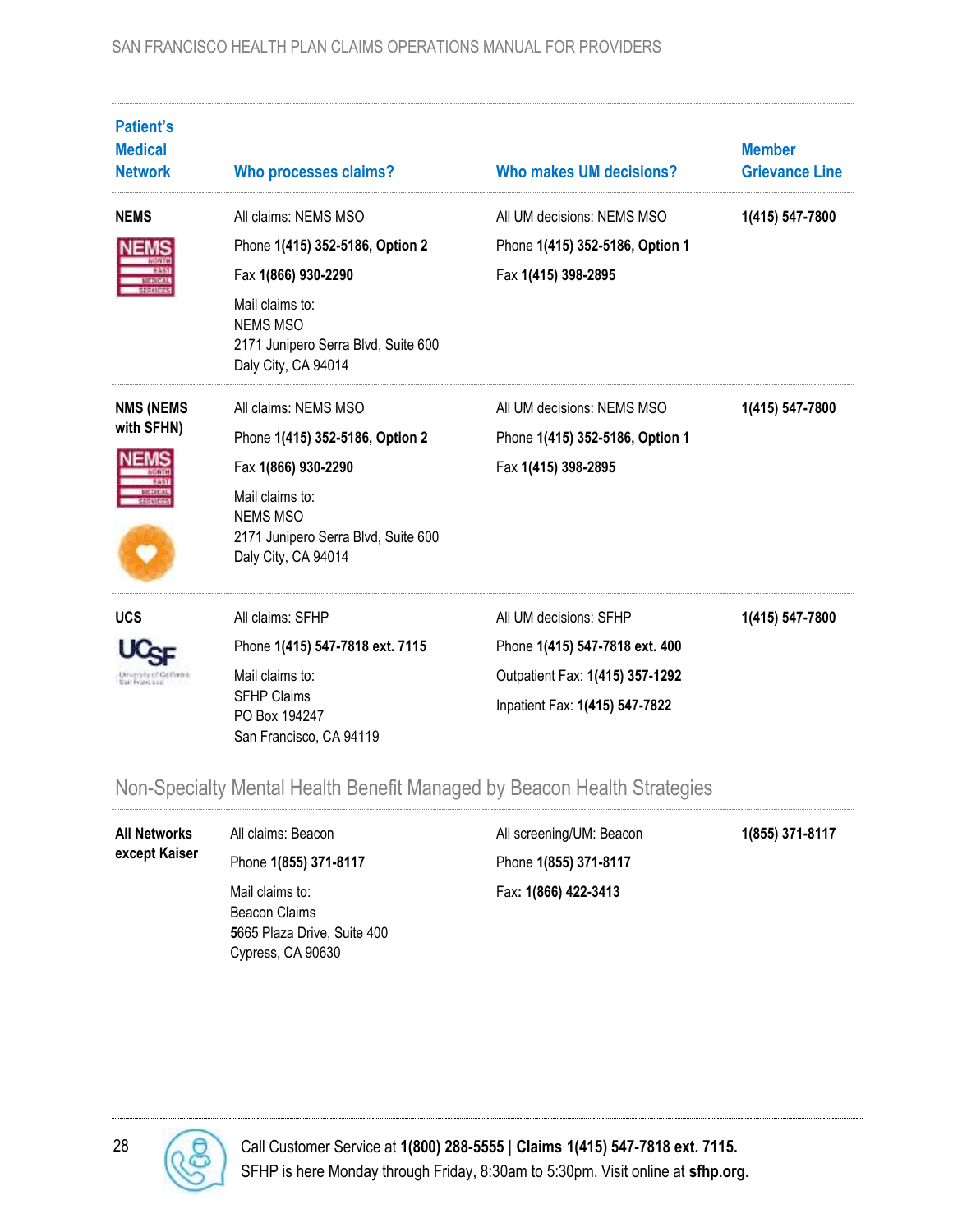# <span id="page-28-0"></span>Appendix B

#### <span id="page-28-1"></span>Links to SFHP and Other Documents and Instructions

**SFHP Main Website**

[sfhp.org](http://www.sfhp.org/)

**Appeals** [sfhp.org/providers/authorizations/appeals/](https://www.sfhp.org/providers/authorizations/appeals/)

**Claims PreAuth** [sfhp.org/files/providers/forms/](https://www.sfhp.org/files/providers/forms/Services_Requiring_Prior_Auth.pdf) [Services\\_Requiring\\_Prior\\_Auth.pdf](https://www.sfhp.org/files/providers/forms/Services_Requiring_Prior_Auth.pdf)

**EDI** [sfhp.org/providers/our-network/edi/](https://www.sfhp.org/providers/our-network/edi/)

**Grievance** [sfhp.org/about-us/grievance-info/](https://www.sfhp.org/about-us/grievance-info/)

**Network Operations Manual** [sfhp.org/providers/provider-resources/](https://www.sfhp.org/providers/provider-resources/network-operational-manual) [network-operational-manual](https://www.sfhp.org/providers/provider-resources/network-operational-manual)

**Provider Disputes** [sfhp.org/providers/provider-forms/provider-disputes/](https://www.sfhp.org/providers/provider-forms/provider-disputes/)

**Medi-Cal** [medi-cal.ca.gov](http://www.medi-cal.ca.gov/)

**AMA Website** [ama-assn.org](http://www.ama-assn.org/)

**California Department of Public Health** [cdph.ca.gov](file:///C:/Users/Dana%20Hopson/Desktop/claims%20manual%20updates/www.cdph.ca.gov)

**CCR T22** [Sections 51008 C & D](https://govt.westlaw.com/calregs/Document/I48CA6940711A11E398C8A377CF1D5F21?originationContext=Search+Result&listSource=Search&viewType=FullText&navigationPath=Search%2fv3%2fsearch%2fresults%2fnavigation%2fi0ad62d2e000001683a02769f5f998ca9%3fstartIndex%3d1%26Nav%3dREGULATION_PUBLICVIEW%26contextData%3d(sc.Default)&rank=1&list=REGULATION_PUBLICVIEW&transitionType=SearchItem&contextData=(sc.Search)&t_T1=22&t_T2=51008&t_S1=CA+ADC+s) [Section 51015](https://govt.westlaw.com/calregs/Document/I4A7DE5A0711A11E398C8A377CF1D5F21?originationContext=Search+Result&listSource=Search&viewType=FullText&navigationPath=Search%2fv3%2fsearch%2fresults%2fnavigation%2fi0ad62d2e000001683a0ec4495f998db4%3fstartIndex%3d1%26Nav%3dREGULATION_PUBLICVIEW%26contextData%3d(sc.Default)&rank=1&list=REGULATION_PUBLICVIEW&transitionType=SearchItem&contextData=(sc.Search)&t_T1=22&t_T2=51015&t_S1=CA+ADC+s)